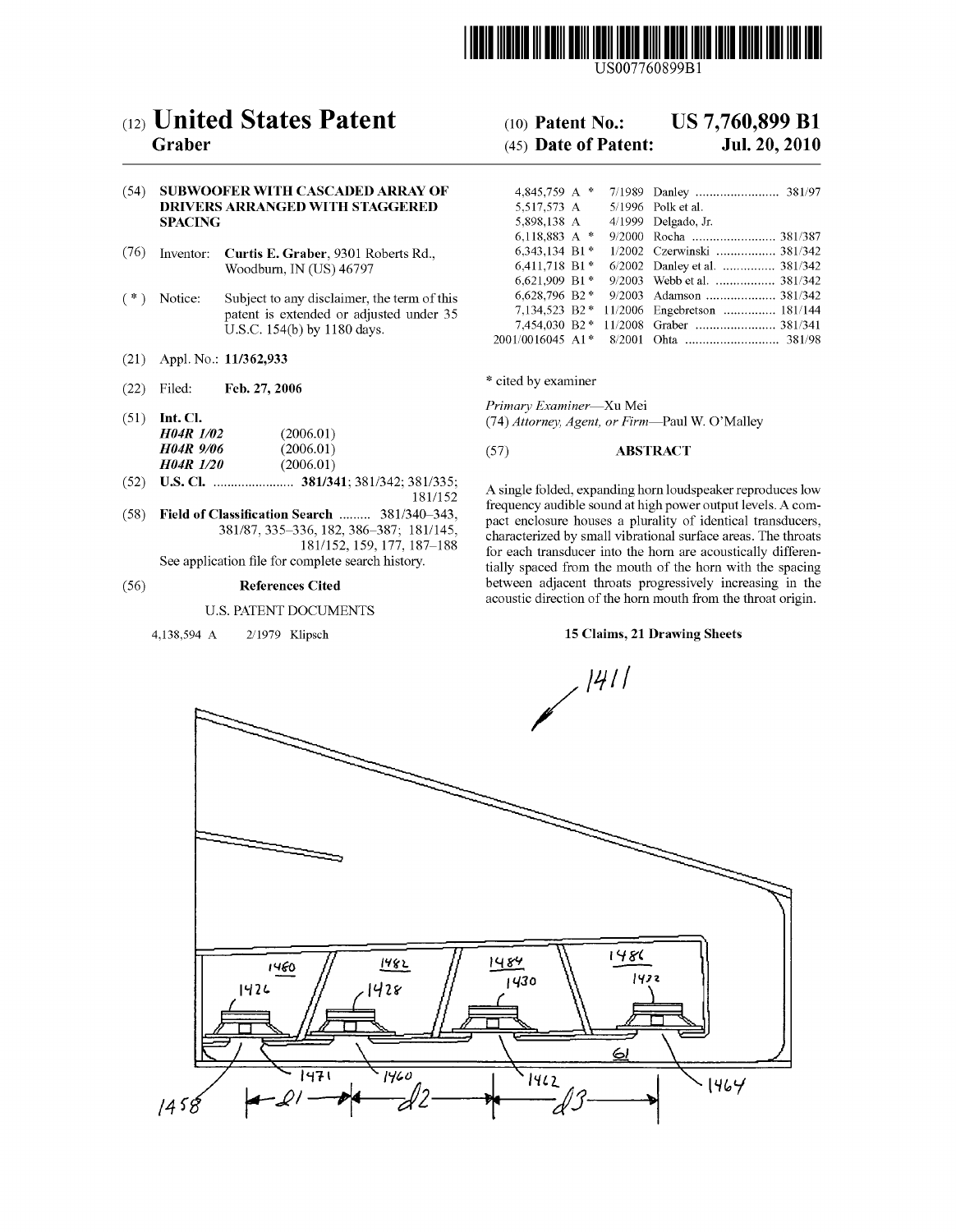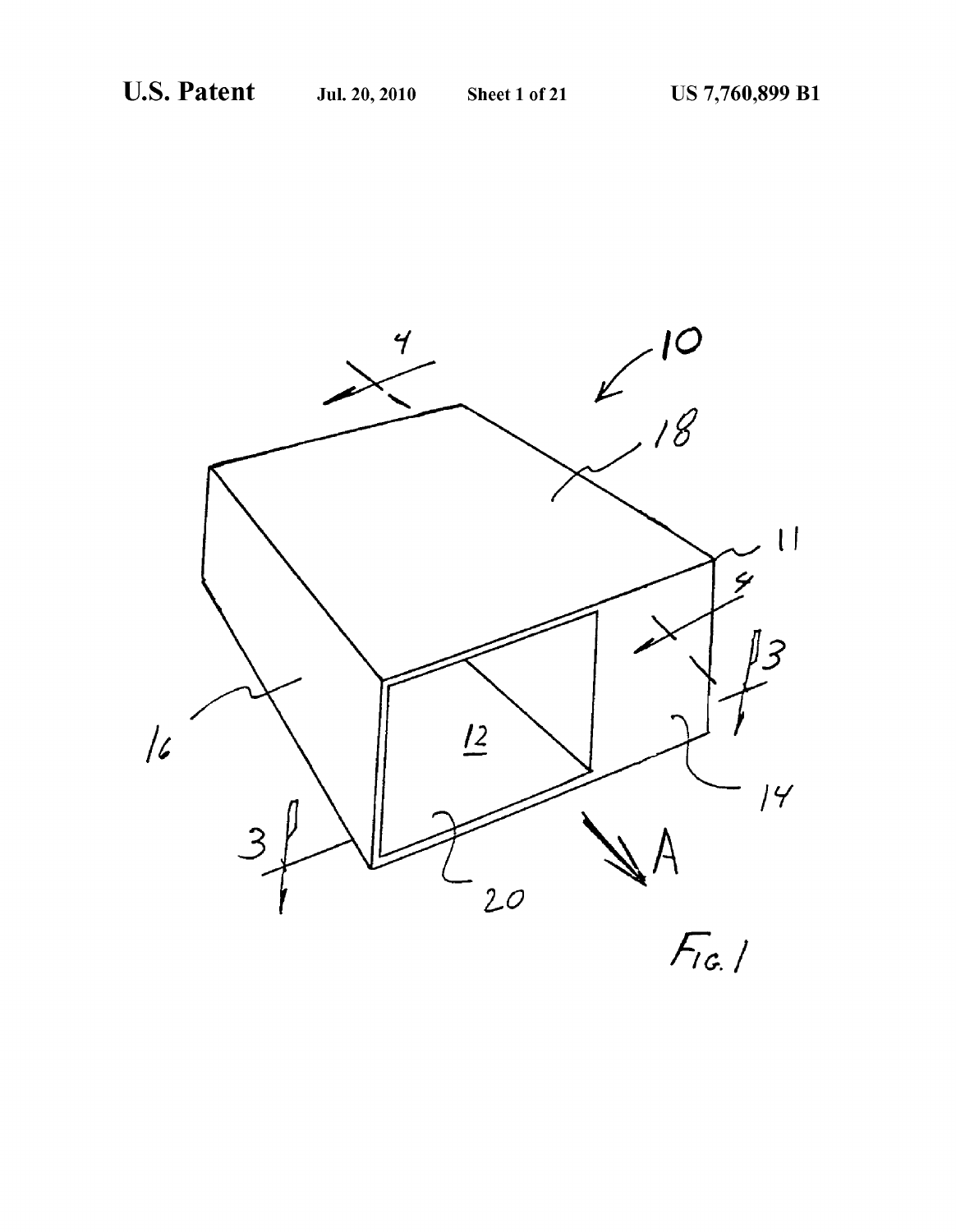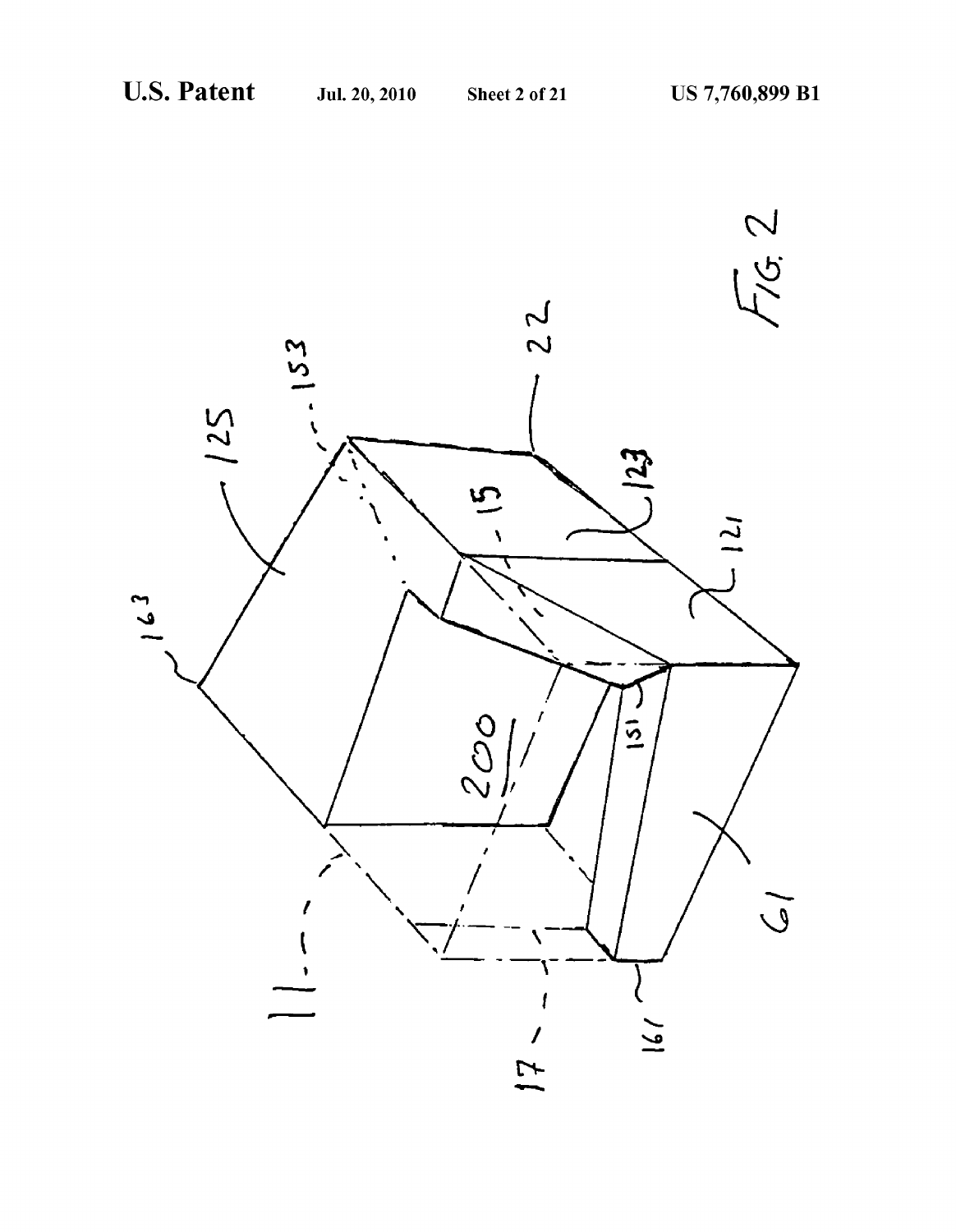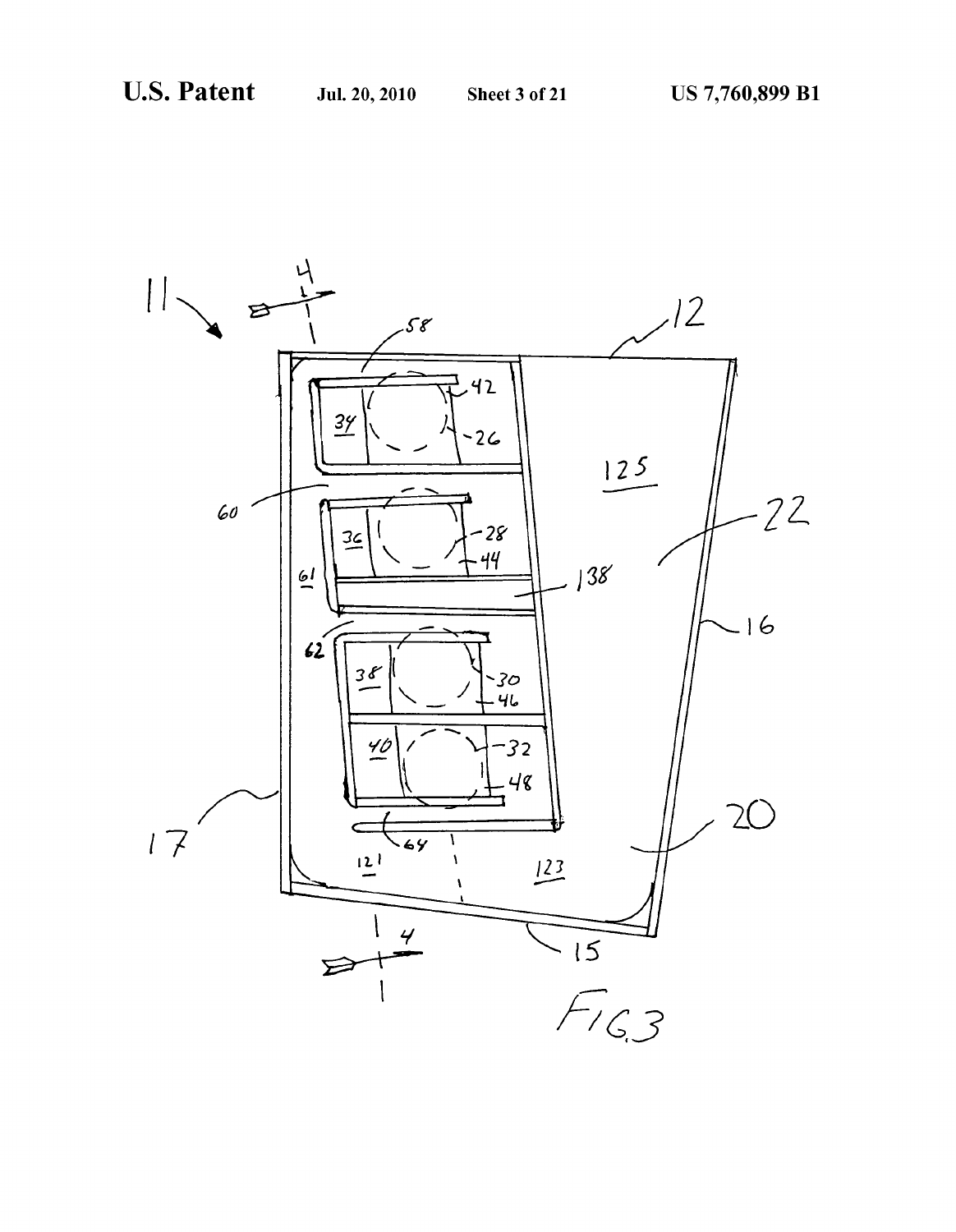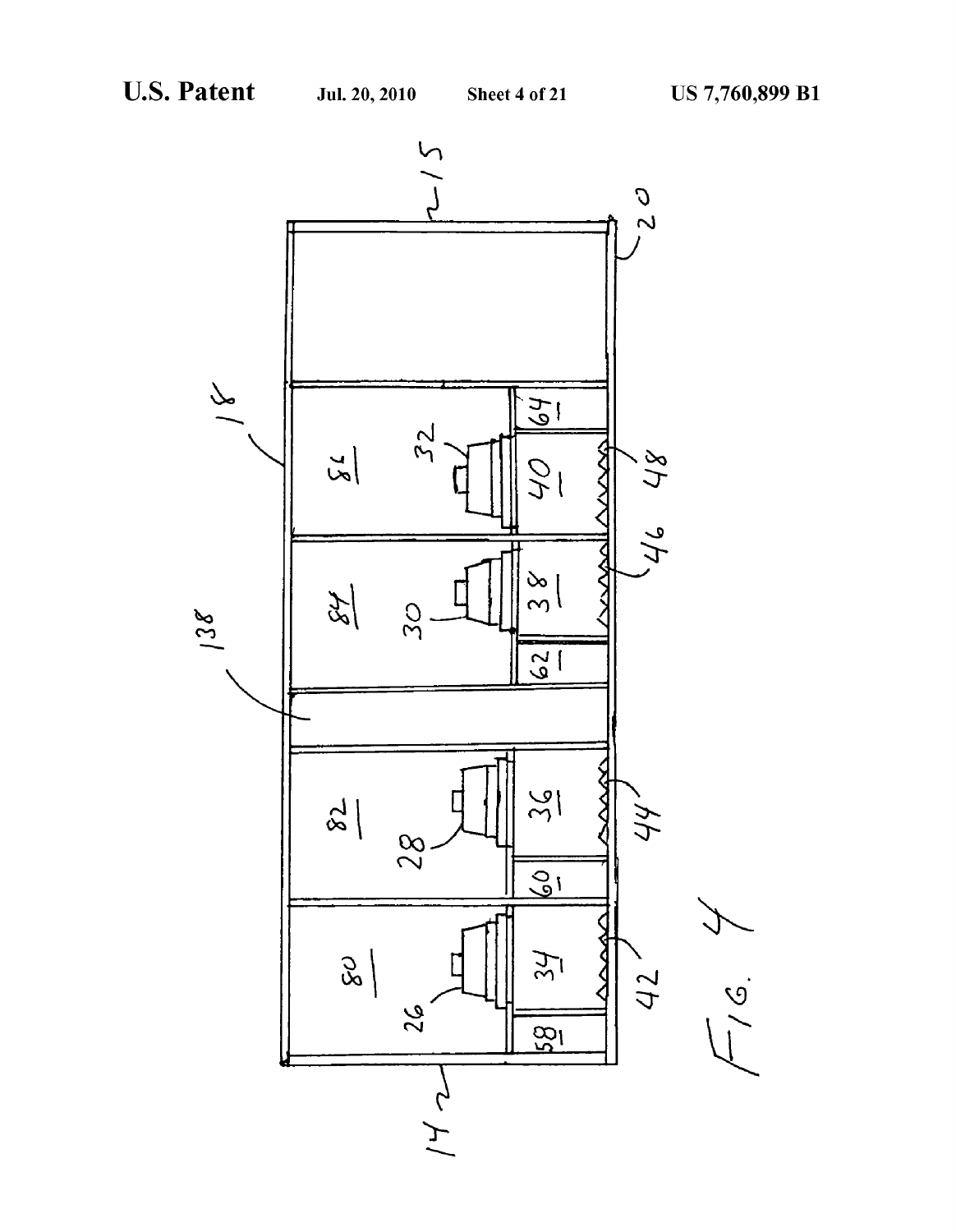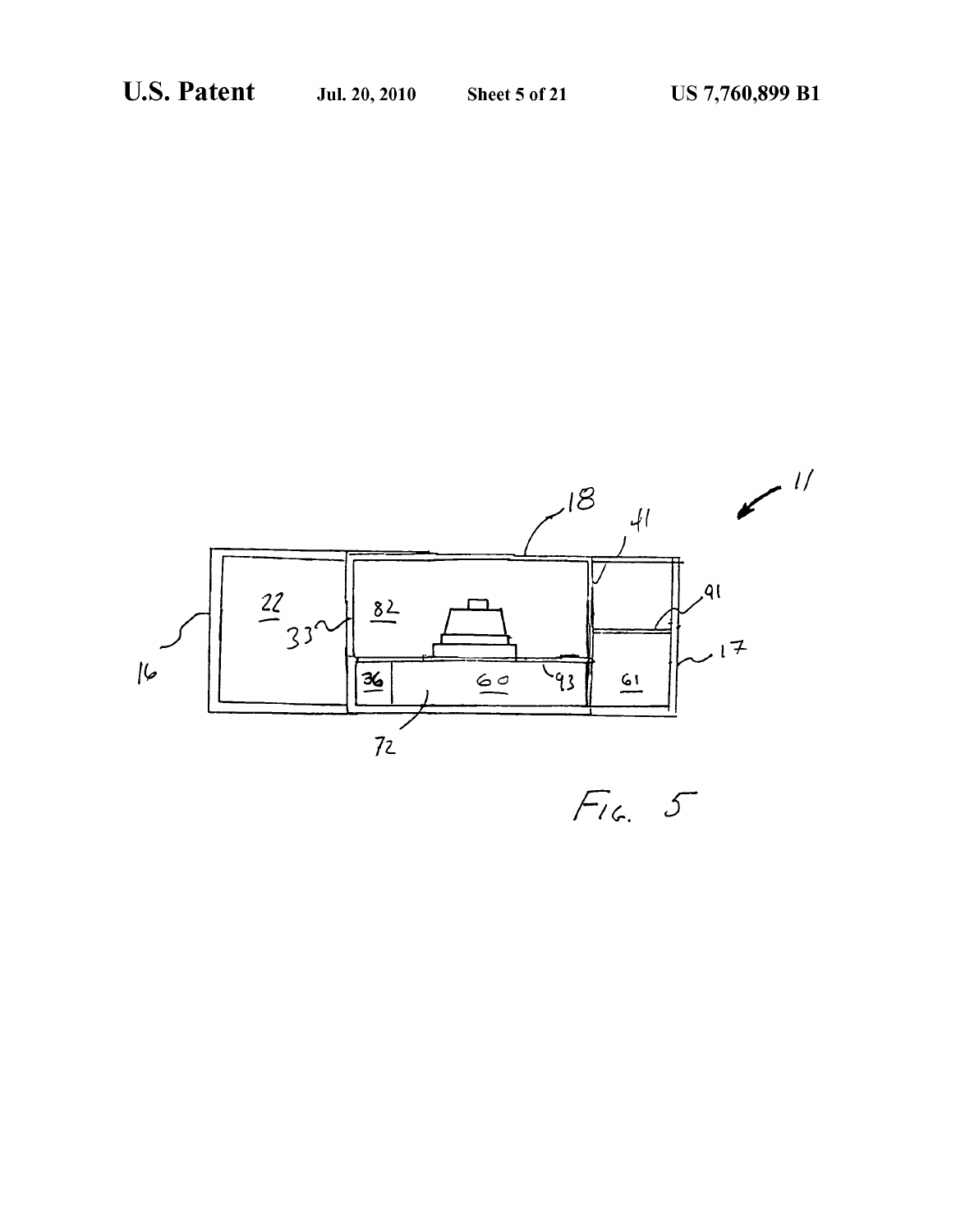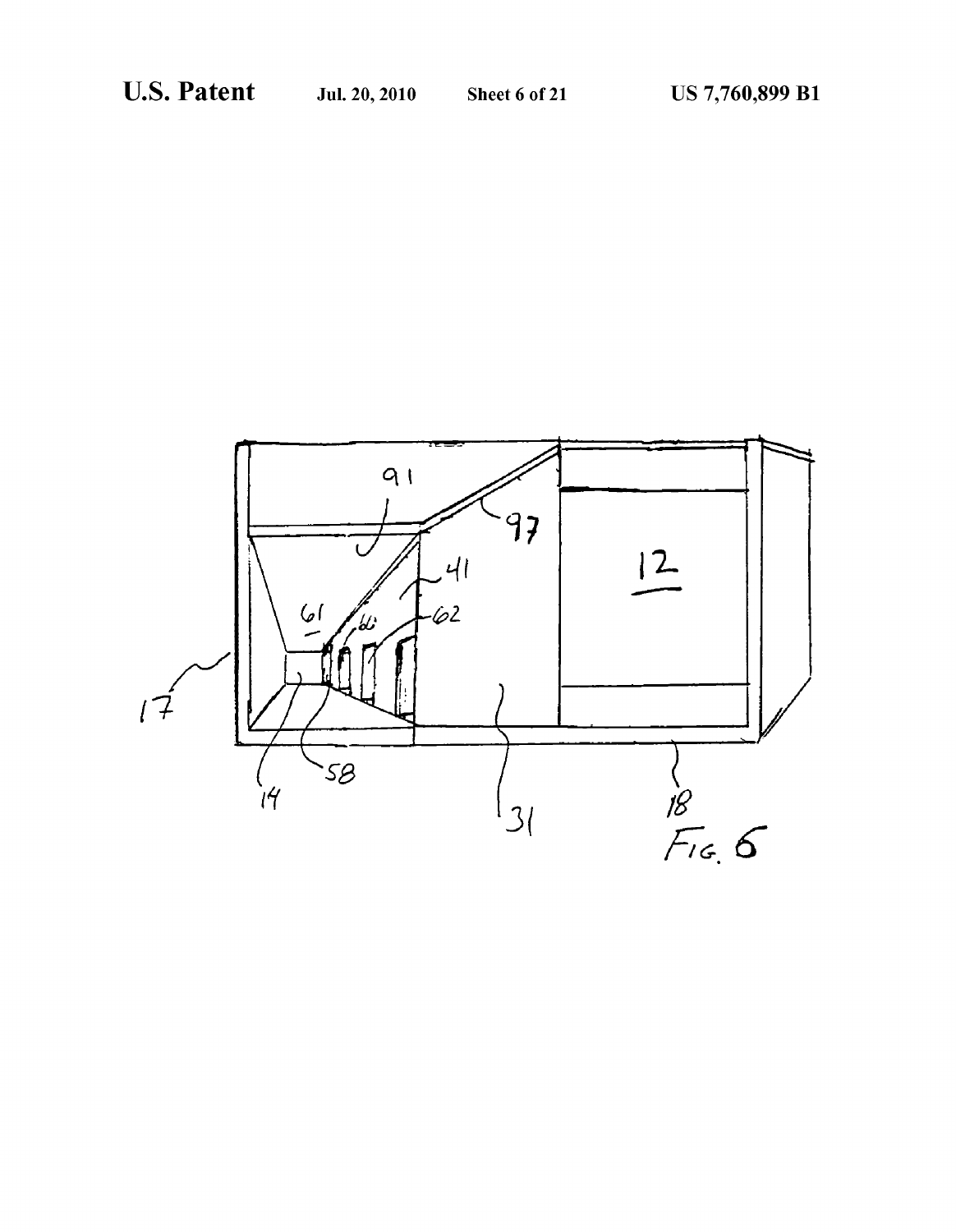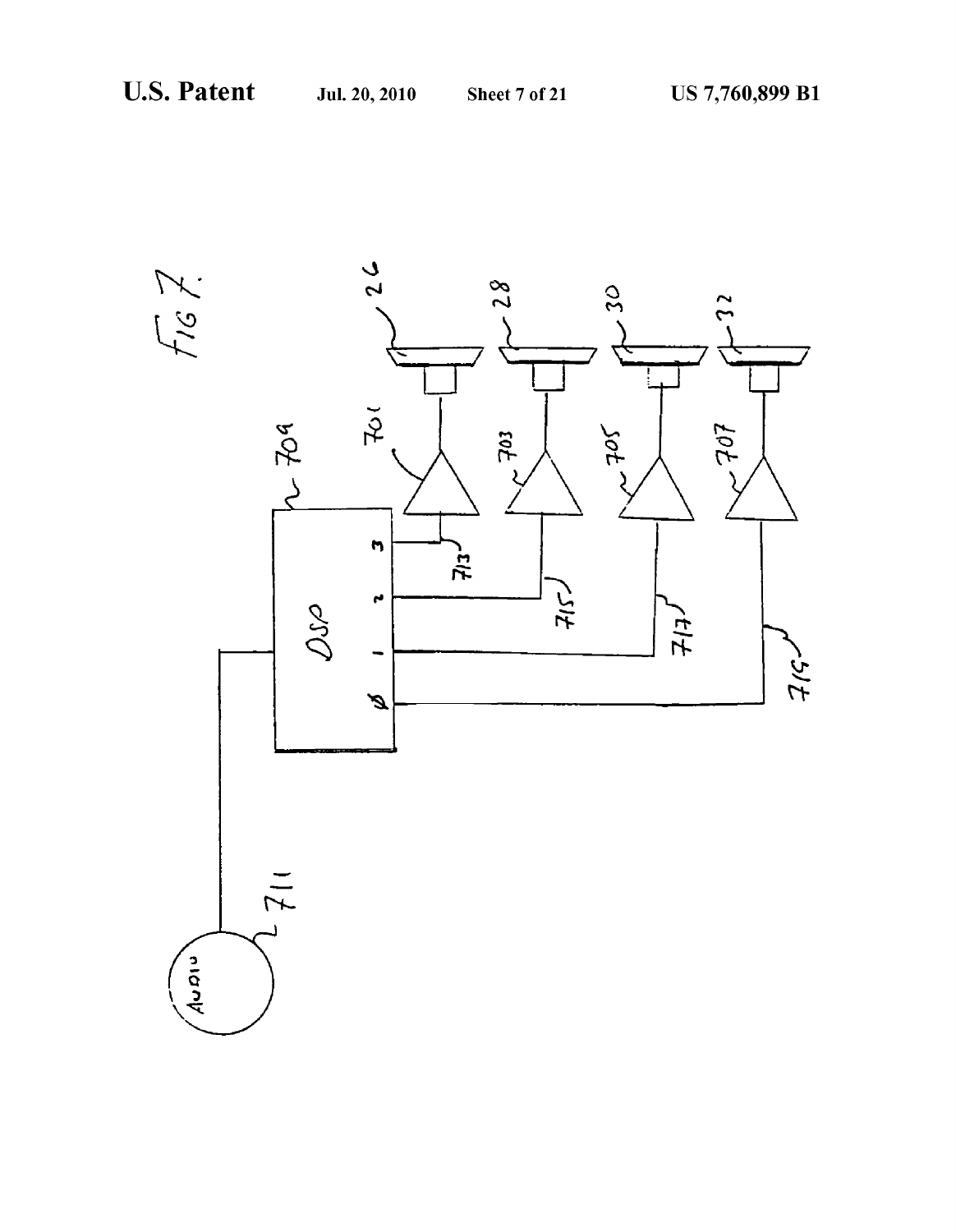FRIM AUDIO FREQ. SouRce BAND PASS FILTERING \\SOI<br>AND FREQUENCY  $T/ME$ DELAY  $h.803$ DYNAMIC<br>PHASE ADJUSTMENT FIG. 8 As  $A F(f)$ TO AMJLIFIER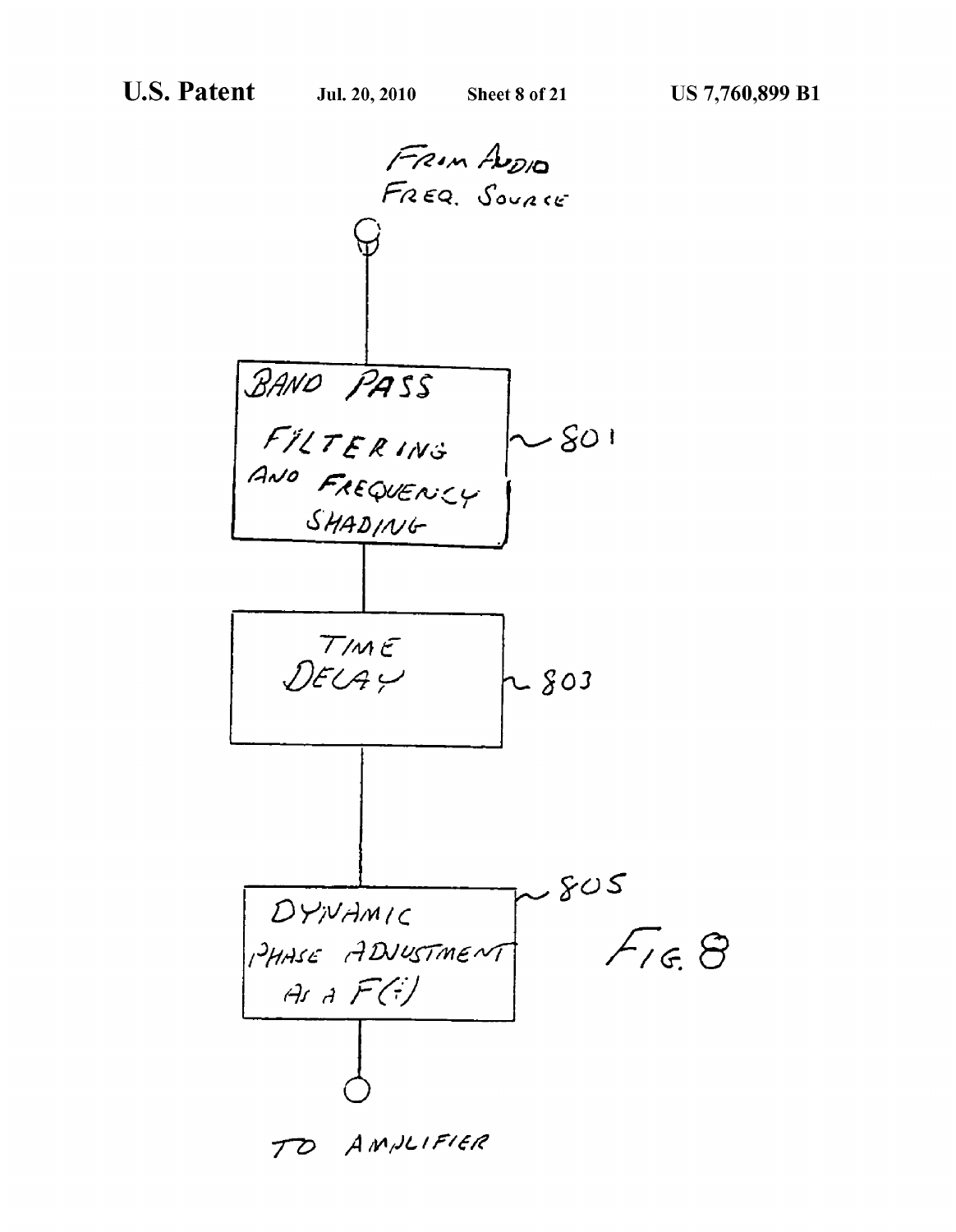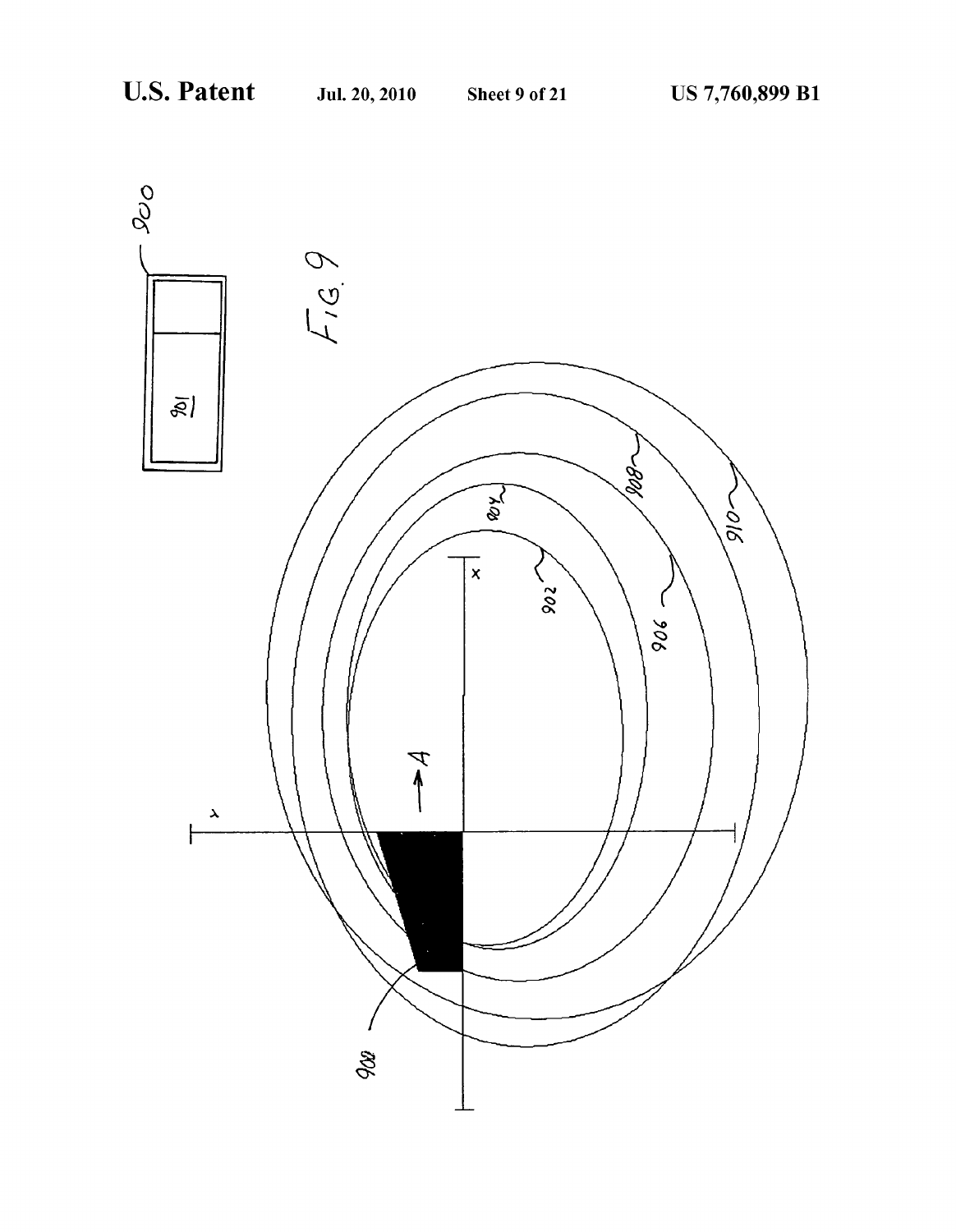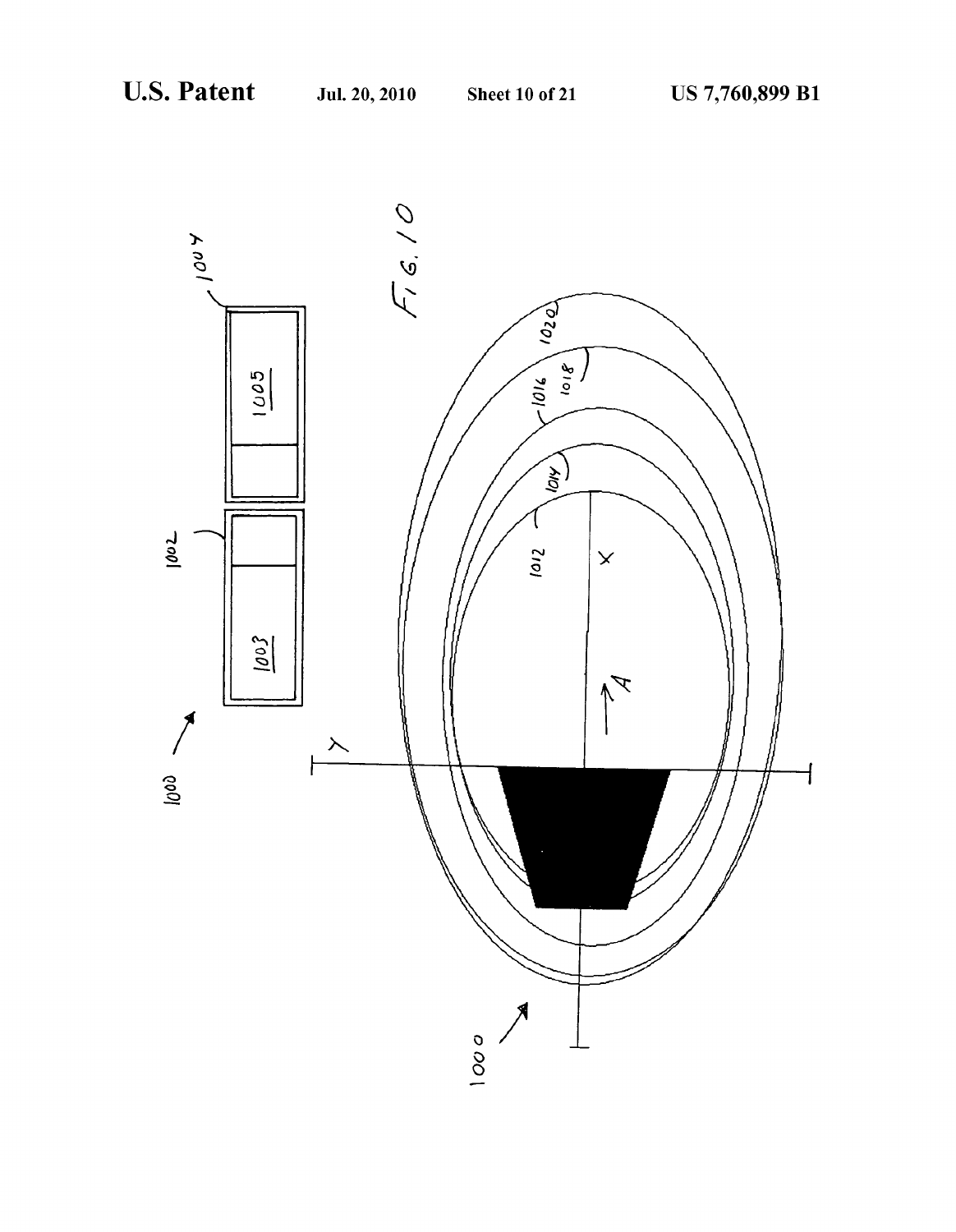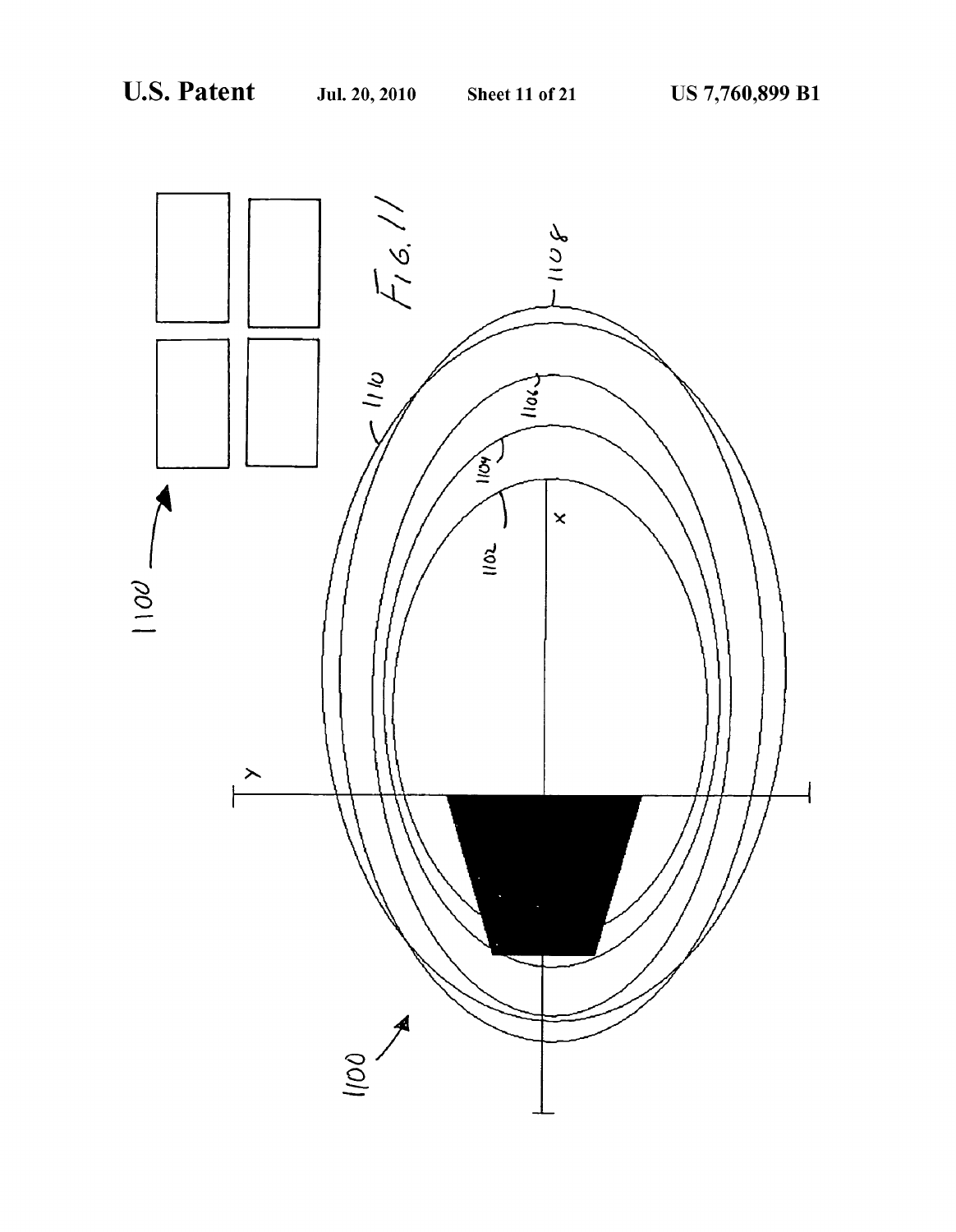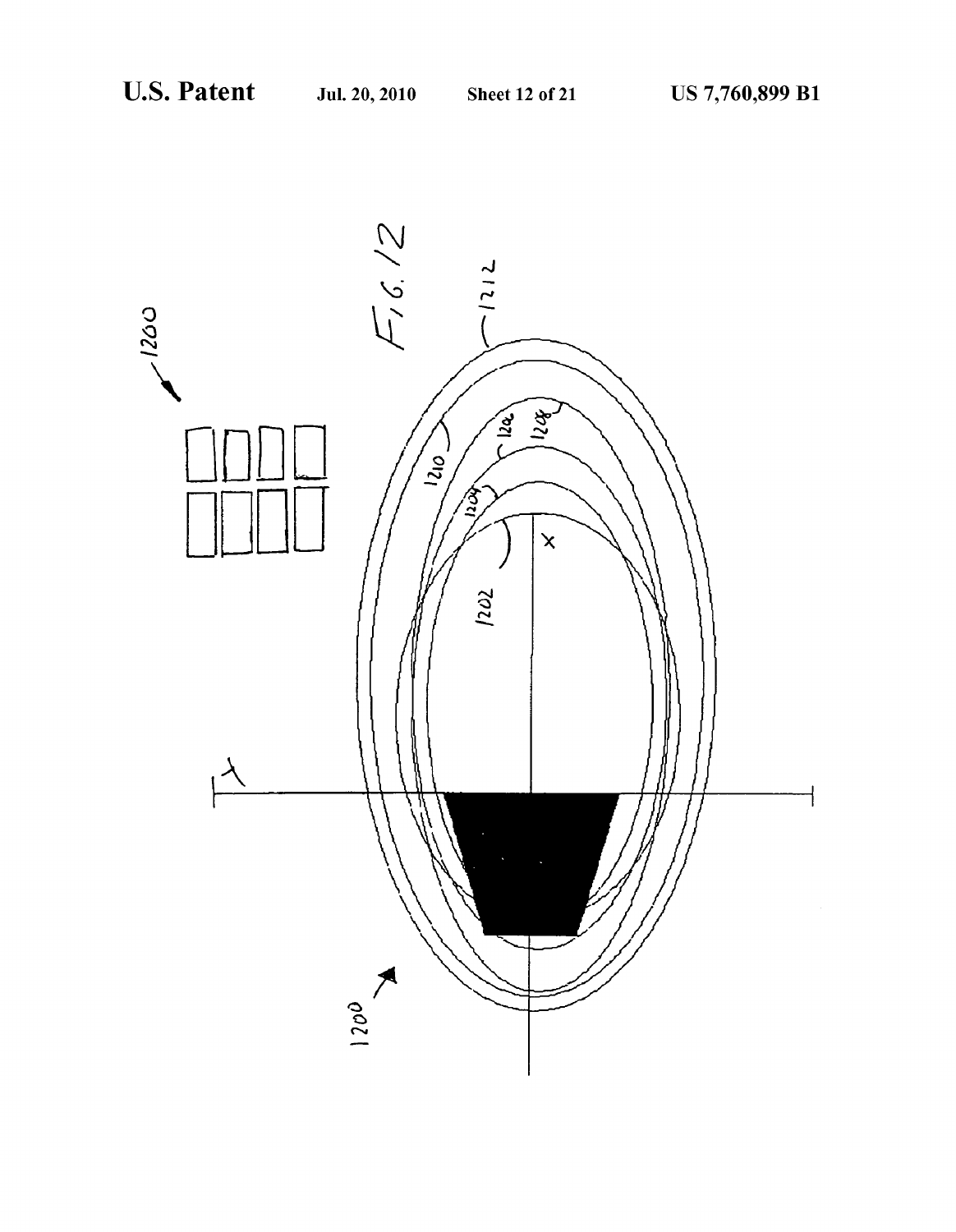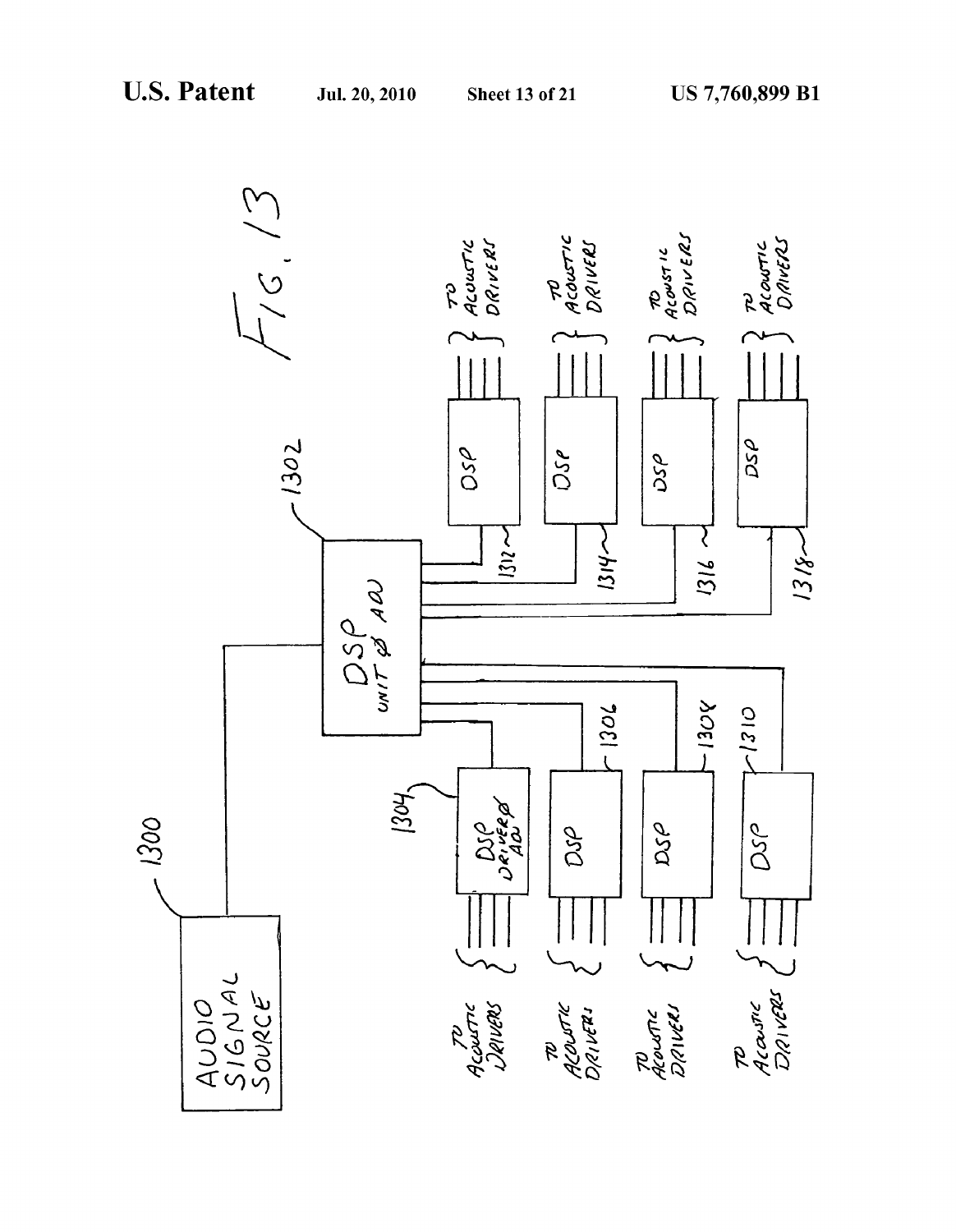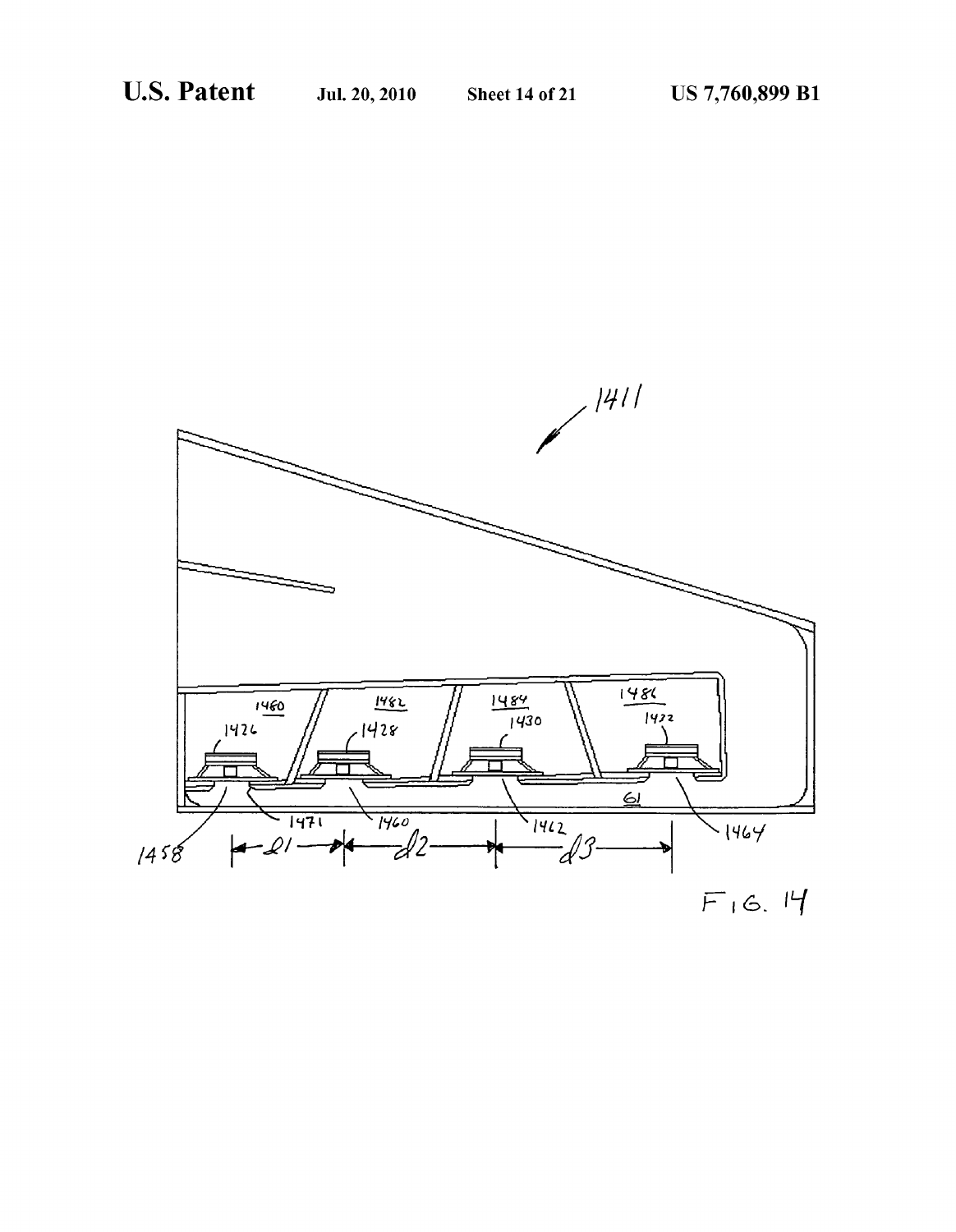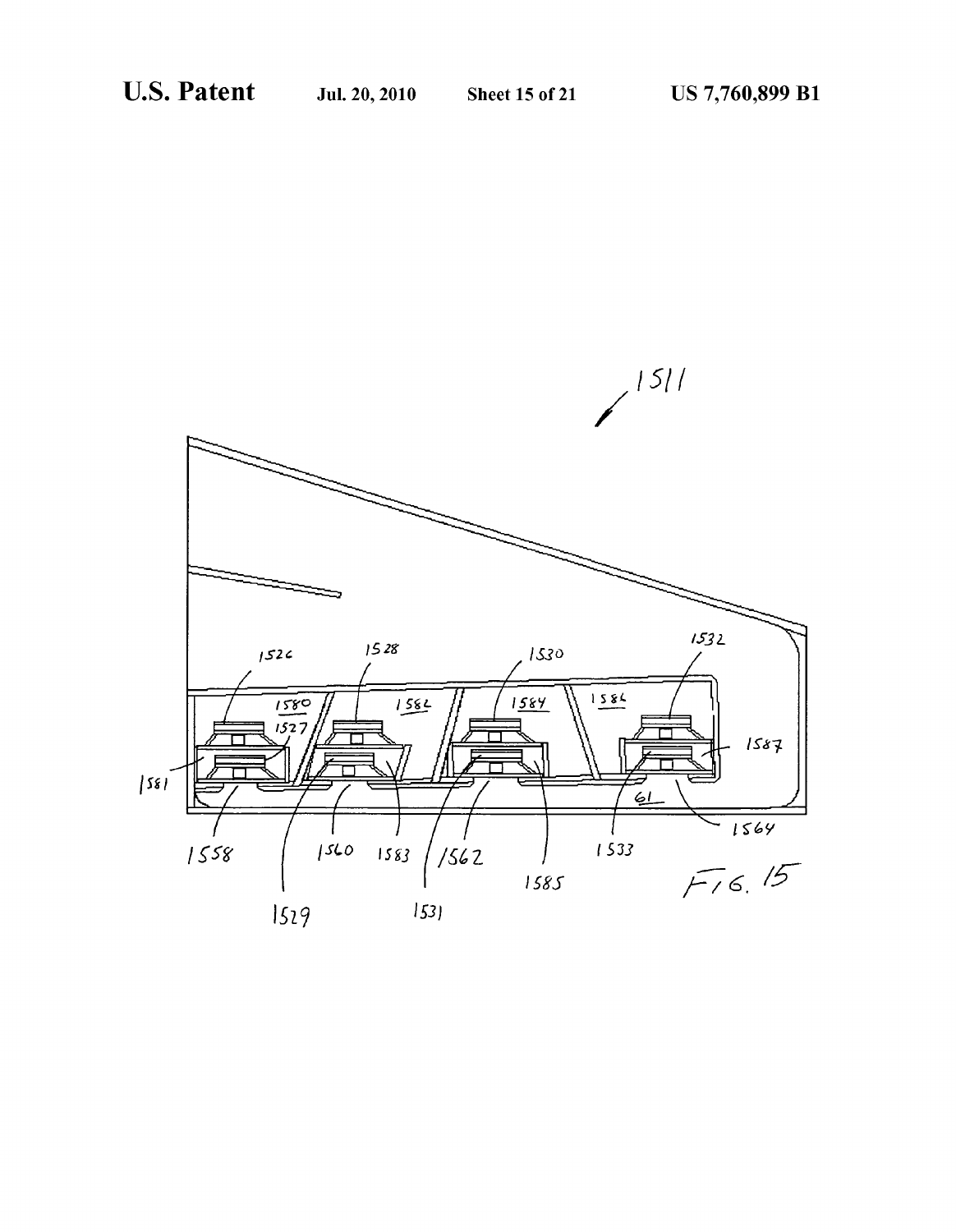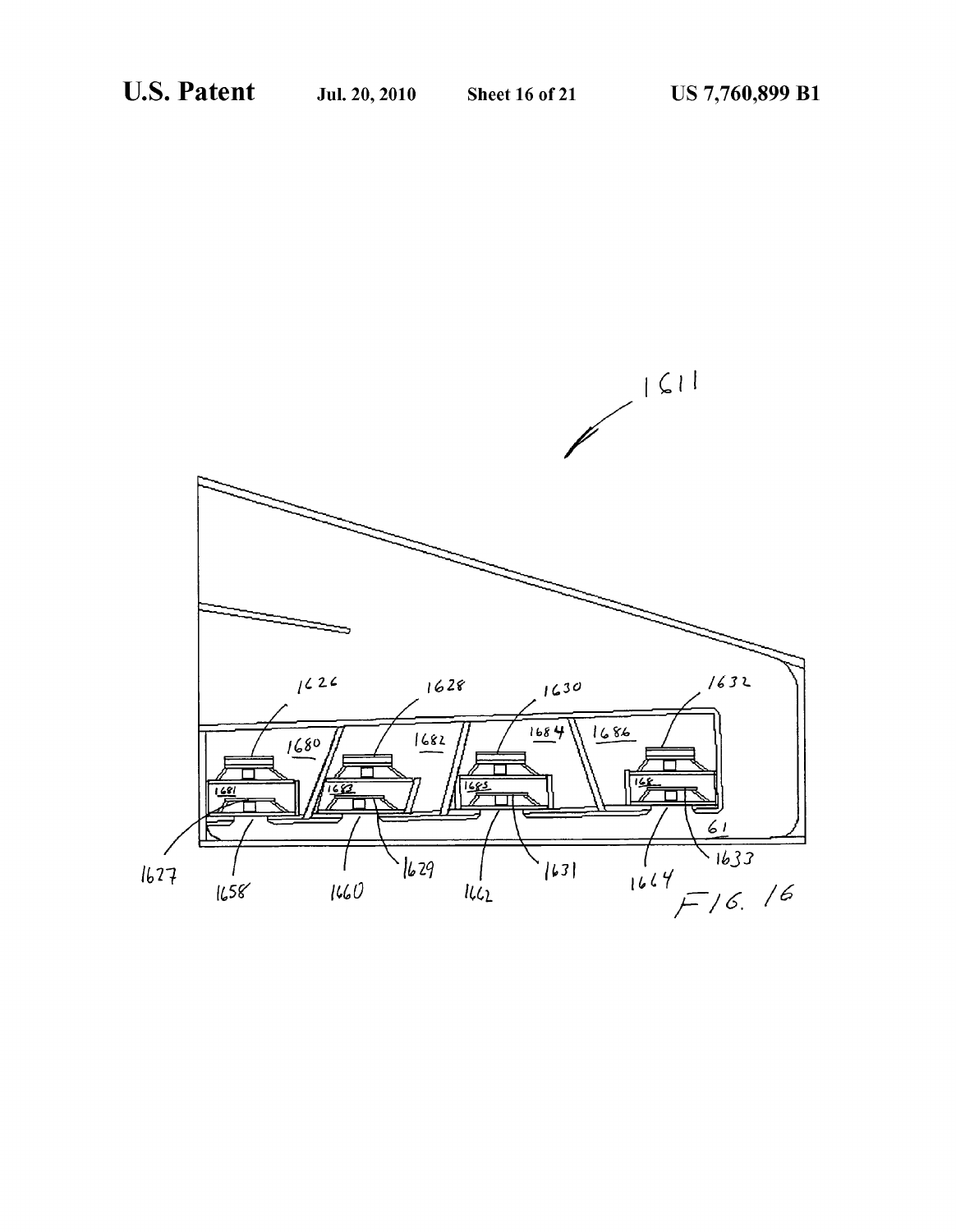

 $F16.17$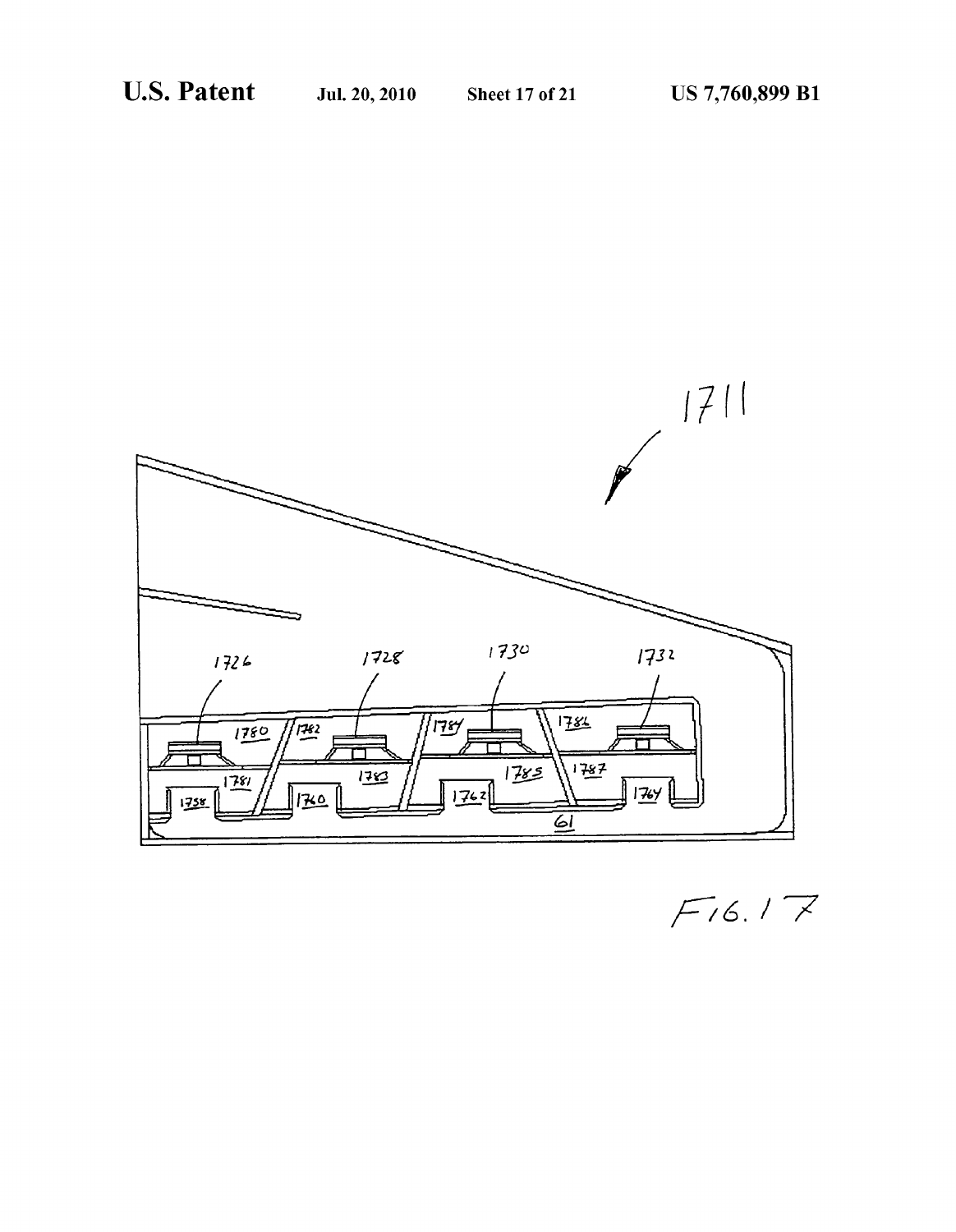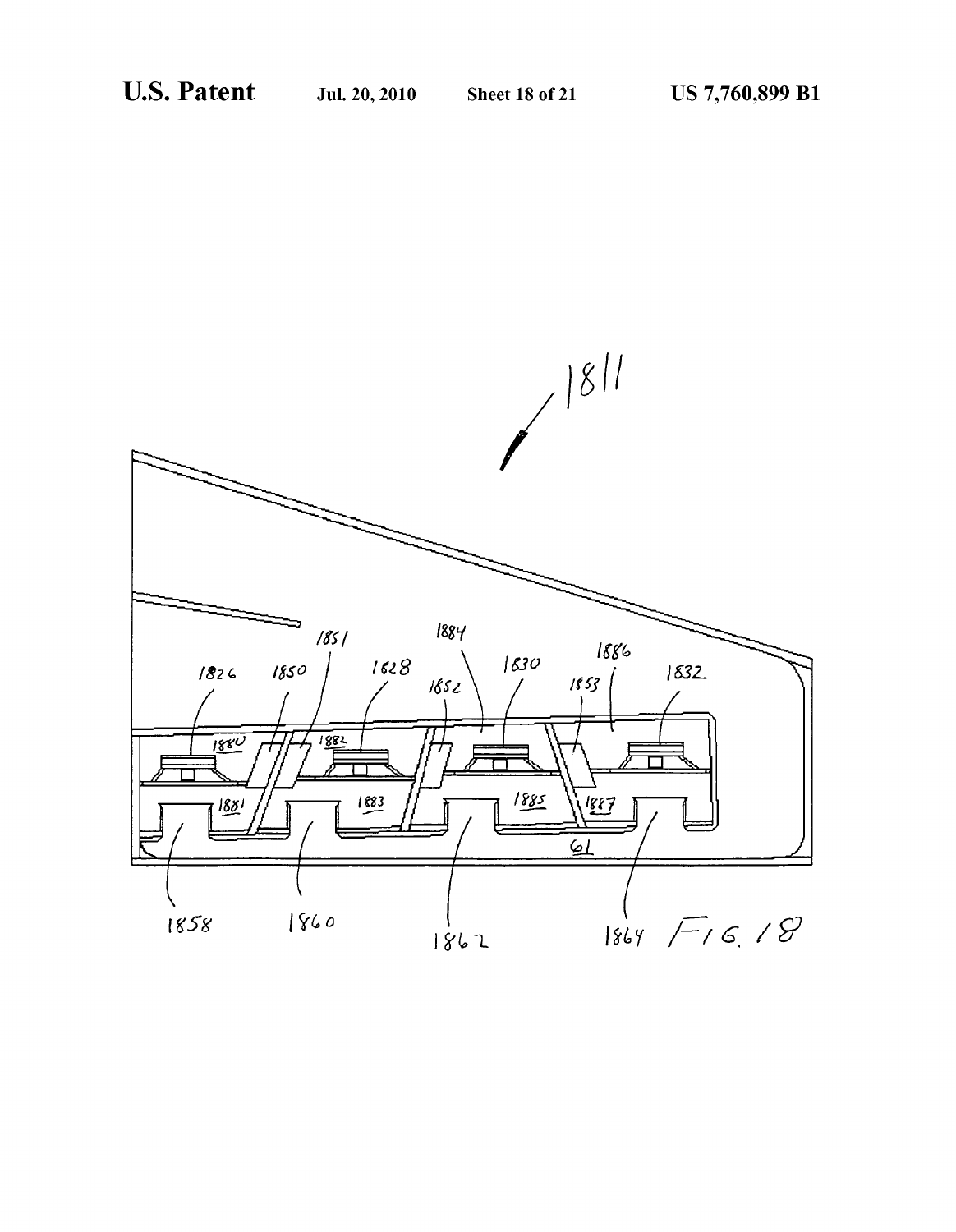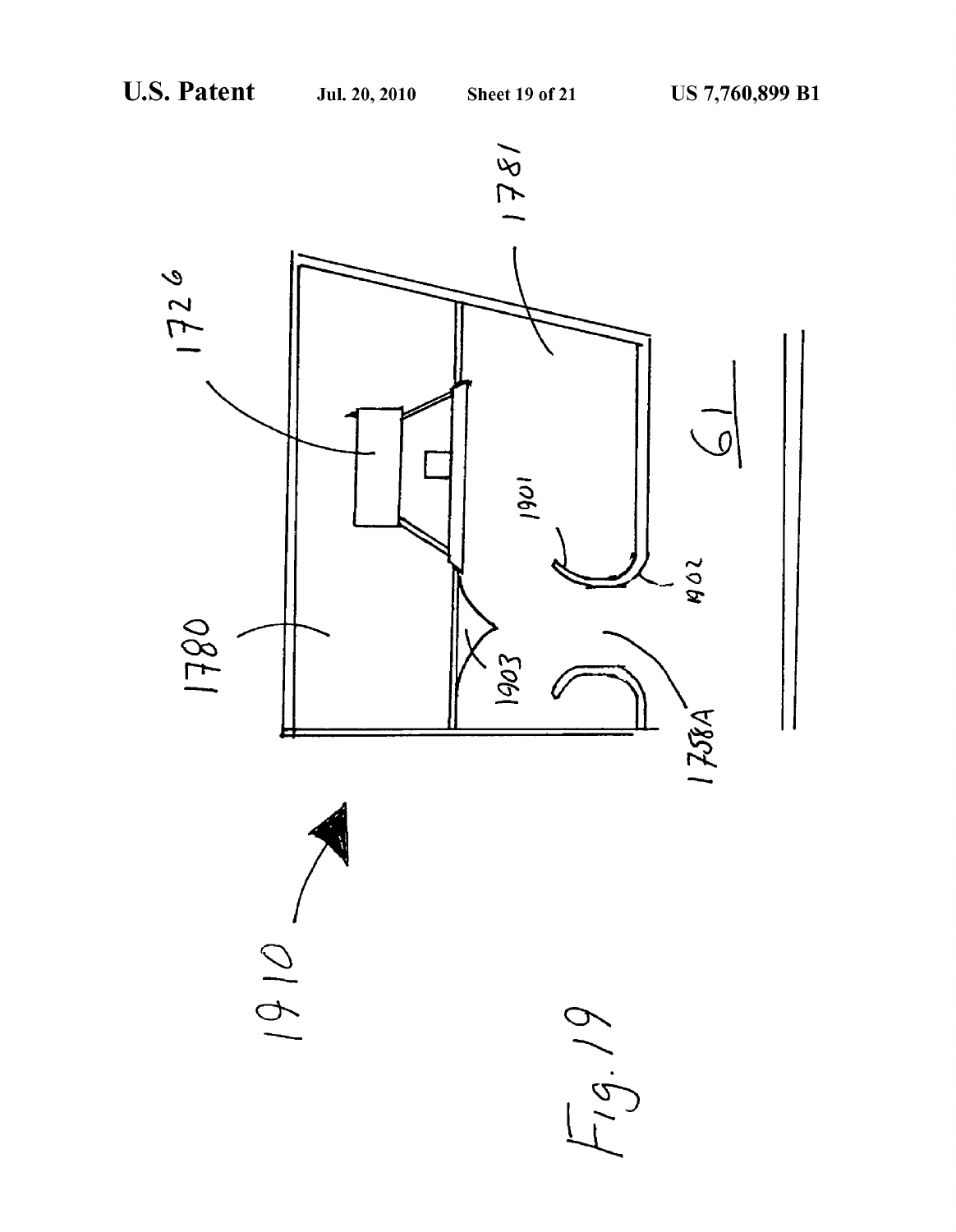

 $L_{19}$ .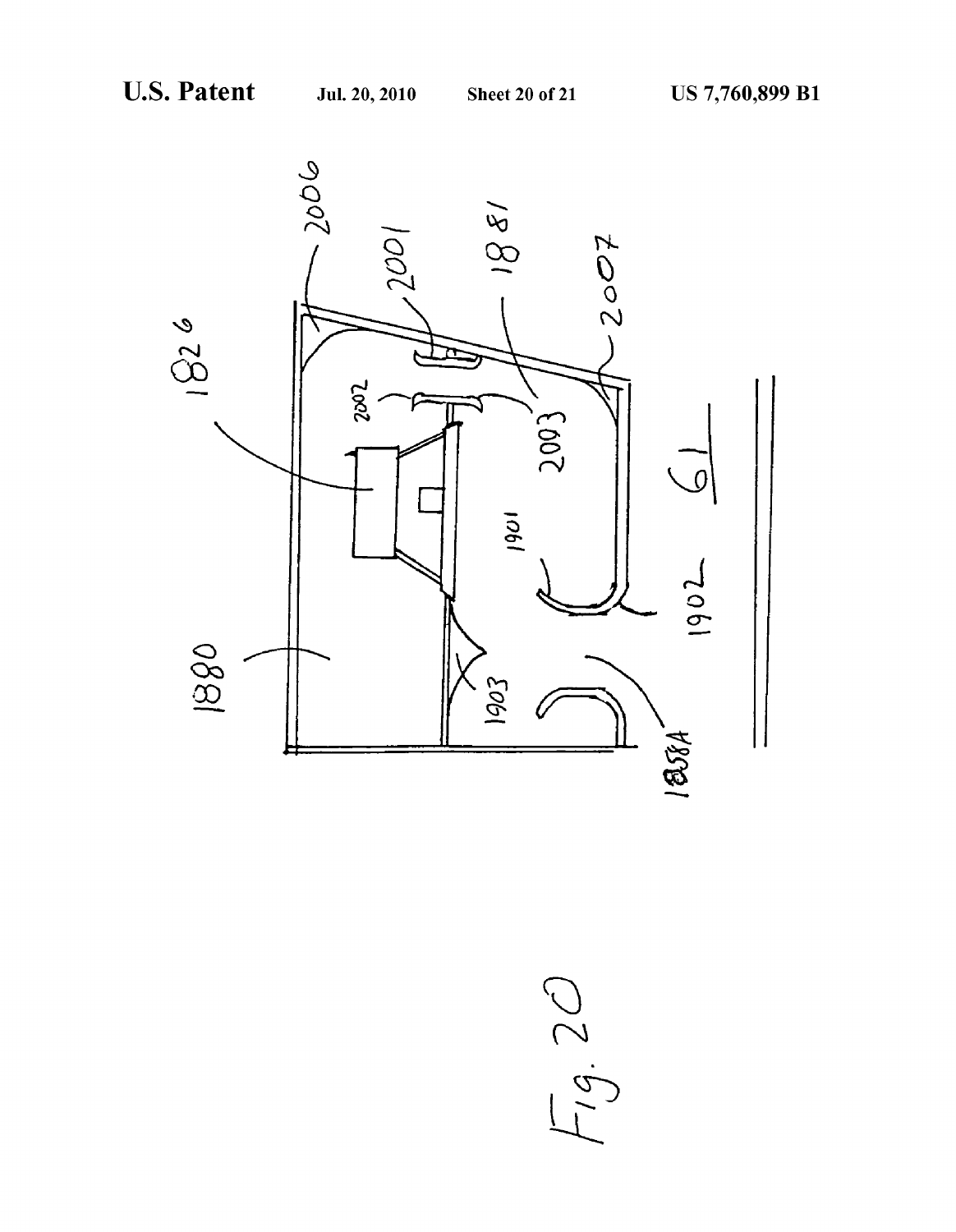

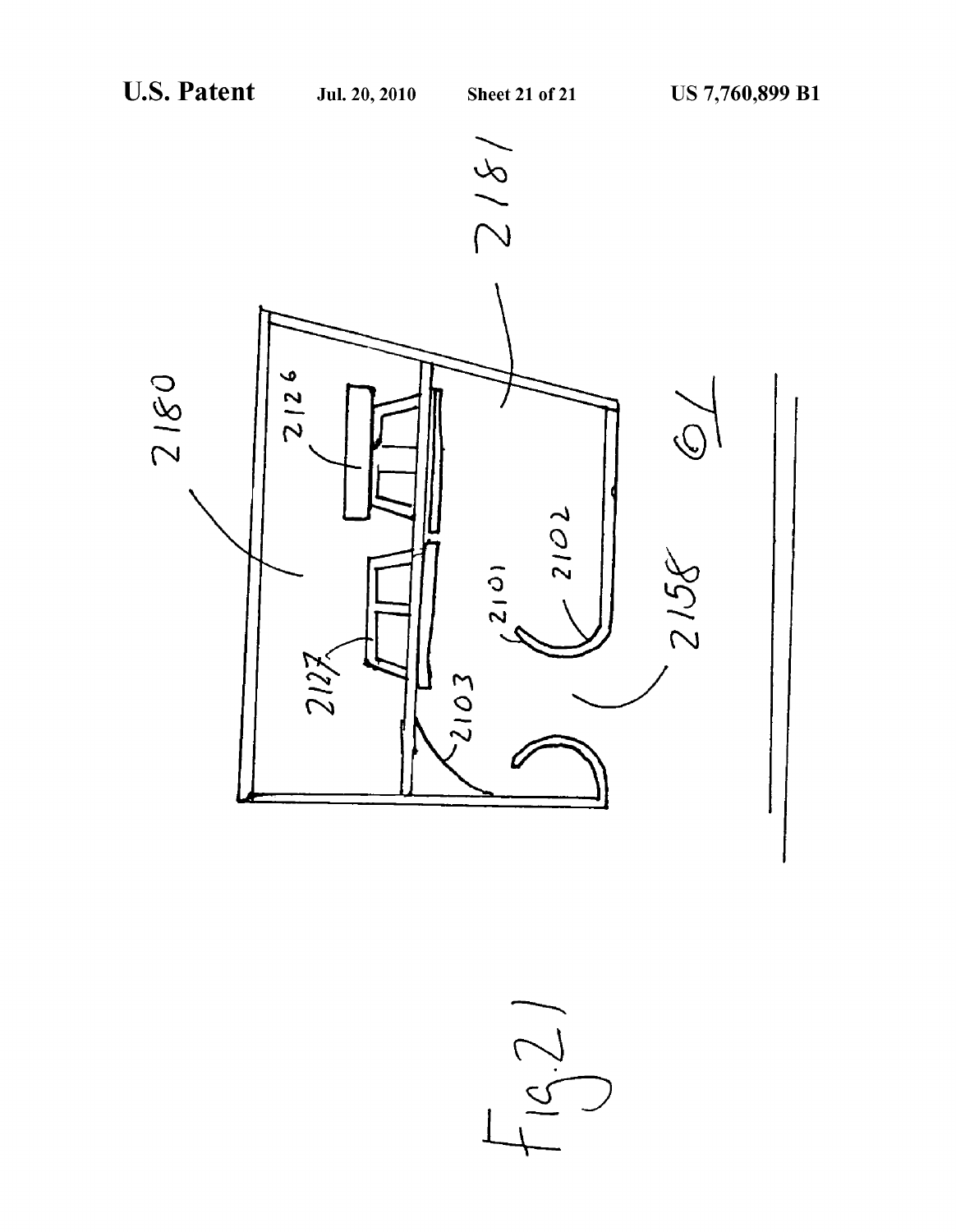$\overline{\mathbf{S}}$ 

#### SUBWOOFER WITH CASCADED ARRAY OF DRIVERS ARRANGED WITH STAGGERED SPACING

#### BACKGROUND OF THE INVENTION

1. Technical Field

The invention relates to an electro-acoustical device and, more particularly, to a horn loaded loudspeaker for reproduc ing low frequency audible sound at high power output levels 10 from a plurality of electric-acoustic transducers having rela tively small diaphragms and enclosed in a compact, prefer ably portable, enclosure.

2. Description of the Problem

The reproduction of low frequency audible sound, with 15 high fidelity and at high intensity levels, poses a number of challenges. To do so from a small, energy efficient package, portable enough to be moved and Suitable for open air use is especially difficult. Generally, high output, high efficiency, low frequency loudspeakers have been built around a horn. A horn is in effect an acoustic transformer, allowing the designer to obtain the output performance of a larger area diaphragm than that possessed by the acoustic driver. At the same time cone/diaphragm resonance issues that exist with direct radiator devices are minimized. Increasing the effective 25 diaphragm area renders radiation impedance increasingly resistive with the result that increasing power may be absorbed at the desired low frequencies. However, increasing absorbed at the desired low frequencies. However, increasing acoustic power output from most horn designs has required increasing diaphragm piston travel in order to move the 30 required volume velocity of air. Piston travel becomes an important limiting factor relating to the amount of power that can be delivered to the horn.

Another limitation on the total energy input that can be introduced to a horn has been the limited scalability of horns. 35 Though examples of multiple driver horns are known, typi cally only a single driving unit foragiven frequency range has been provided. One example of a multiple driver horn (U.S. Pat. No. 5,898,138) positions a pair of low frequency trans ducers having throats located equidistant from the horn's 40 mouth. While effective, such an arrangement is not readily scalable to a greater number of drivers.

In a prior application by the present inventor for a Subwoofer with Cascaded Linear Array of Drivers, U.S. patent woofer with Cascaded Linear Array of Drivers, U.S. patent application Ser. No. 10/649,040, filed 27 Aug. 2003, now U.S. 45 Pat. No. 7,454,030, which is incorporated herein by reference, a folded, expanding horn loudspeaker having a select able plurality of acoustic drivers was disclosed. The loud speaker unit provided a compact enclosure defining the folded, expanding horn and housing the acoustic drivers. Four 50 identical acoustic drivers were provided, each having a rela tively small cone or diaphragm, and each being located in a sealed back chamber (i.e. a closed box baffle). The acoustic drivers radiated into volumetrically identical high pressure chambers located in front of the drivers. Each high pressure 55 front chamber was coupled to a summing throat for the horn by an extended port which operated as an air pressure or air volume velocity step up transformer. The outlets of the ports were acoustically spaced from one another by equal distances and differentially spaced from the mouth of the horn. Trans- 60 ducer drive circuitry applied drive signals to the acoustic transducers derived from a common source. The signal to the respective acoustic transducers was delayed to compensate for the distance of the throats for the respective acoustic transducers from the mouth of the horn. The source signal was 65 also as filtered and phase adjusted as required for clear repro duction of the sound.

#### SUMMARY OF THE INVENTION

The invention provides a horn loaded loudspeaker having a plurality of acoustic drivers. The number of acoustic drivers is scalable. The horn includes a summing throat which is characterized in that sound energy is introduced to the summing throat at distributed points along the summing throat in the direction of acoustic propagation toward the horn mouth. Spacing between the distributed points progressively increases in the direction of sound propagation. Each acoustic cally a closed box baffle, although designs ported to a front chamber are possible. Acoustic drivers may be disposed to radiate directly into a Summing throat, or into front chambers which are ported to the summing throat, or by passive radiators through a front chamber.

Additional effects, features and advantages will be appar ent in the written description that follows.

#### BRIEF DESCRIPTION OF THE DRAWINGS

The novel features believed characteristic of the invention are set forth in the appended claims. The invention itself however, as well as a preferred mode of use, further objects and advantages thereof, will best be understood by reference to the following detailed description of an illustrative embodiment when read in conjunction with the accompanying drawings, wherein:

FIG. 1 is a perspective view of a loudspeaker enclosure;

FIG. 2 is a perspective view of the loudspeaker horn.

FIG. 3 is a cross sectional view of the loudspeaker enclo sure of FIG. 1 taken along section line 3-3.

FIG. 4 is a cross sectional view of the loudspeaker enclo sure of FIG. 1 taken along section line 4-4.

FIG.5 is a cross section of a transducer housing taken along section line 5-5 in FIG. 3.

FIG. 6 is a rear elevation of the enclosure of FIG. 1 with the back panel of the enclosure removed.

FIG. 7 is a block diagram schematic of drive circuitry for the loudspeaker.

FIG. 8 is a block diagram schematic of the operation of the circuitry of FIG. 7.

FIG.9 is a directivity pattern for the loudspeaker of FIG.1. FIG.10 is a directivity pattern for a two (horizontal) by one

(vertical) array of loudspeakers. FIG.11 is a directivity pattern for a two (horizontal) by two

(vertical) array of loudspeakers. FIG. 12 is a directivity pattern for a four (horizontal) by two (vertical) array of loudspeakers.

FIG. 13 is a block diagram schematic of drive circuitry for an array of loudspeakers providing directivity control.

FIGS. 14-18 are cross-sectional views of alternative loud speakers in accordance with alternative embodiments of the invention.

FIGS. 19-21 are schematic illustrations of laminar flow cells usable with the invention.

#### DETAILED DESCRIPTION OF THE INVENTION

Referring now to the figures and in particular to FIG. 1 there is illustrated a loudspeaker system 10 for use as a high output, transportable unit. Loudspeaker system 10 comprises a right trapezoid enclosure or cabinet 11 which houses sound radiators and a folded waveguide or horn having a mouth 12 in front wall 14. Mouth 12 directs sound radiated from loud-<br>speaker system 10 forward from the unit indicated by the arrow labeled "A". Enclosure 11 is constructed from front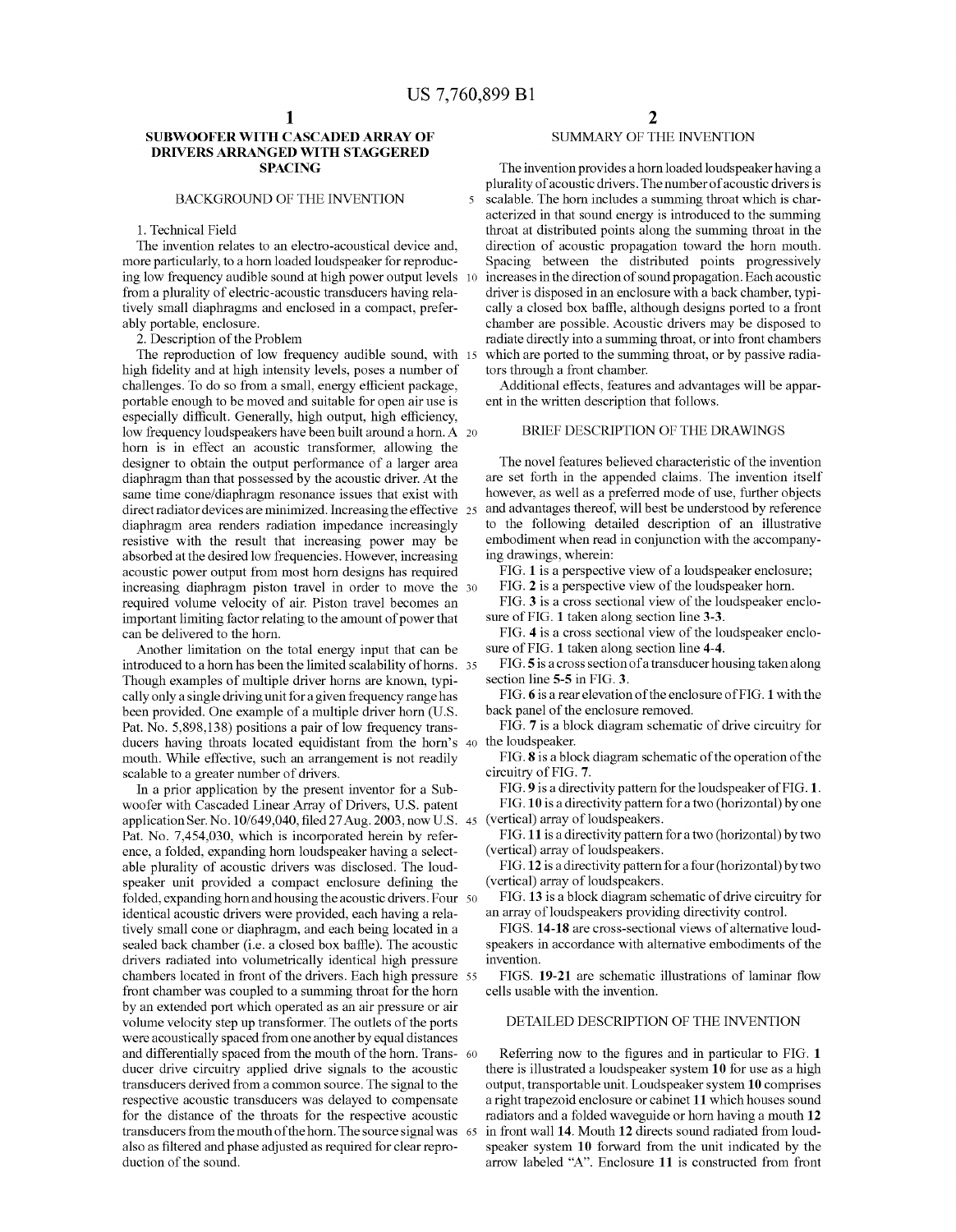wall 14, a back wall, a first side wall 16, a second side wall (described below), a cover 18 and a base 20. The bases and walls are conventionally made of plywood or some other material which does not readily absorb sound.

Referring to FIG. 2, enclosure 11 is presented in phantom 5 at a reverse angle from the view of FIG. 1 with its interior folded horn shown in solid lines. Folded horn 22 is optimized for low frequency applications and is constructed from flat sides and incorporates a flare, as is conventional. Folded horn 22 is disposed along side walls 16, 17 and the back wall 15 of  $10$ enclosure 11 which form portions of the horns walls. Folded horn 22 expands cross-sectionally along its entire length from a base end 161, adjacent which the horn has its minimum cross-sectional area, to end 163 where the mouth of the horn is located. Folded horn 22 expands initially both vertically 15 and horizontally, but eventually only in the horizontal dimension. A summing throat 61 is disposed along side 17 at the acoustic base of the horn 22 which expands in both the vertical and horizontal directions to a fold 151, where it attaches into a first backside section 121. Backside section 121 con-20 tinues to expand in two mutually perpendicular directions up to a second backside section 123. Section 123 is characterized by horn 22 having a constant vertical dimension, however expansion continues in the horizontal dimension at a rate consistent with the horn's flare constant. Vertical expansion is 25 stopped in second backside section 123 not for functional reasons, but for external packaging reasons. Section 123 meets the final horn section 125, which continues to expand in the horizontal dimension, along fold 153. Loudspeakers are nestled in the pocket 200 formed by and partially enclosed by the inward oriented sides of the exterior faces of folder horn 22.

FIG. 3 is a cross sectional view of enclosure 11 taken along section line 3-3 in FIG. 1. Four walls form the perimeter, exterior sides of enclosure 11 including front wall 14, first 35 side wall 16, back wall 15 and a second side wall 17. The perimeter formed by these walls is broken only by mouth 12 which provides a radiating outlet from the waveguide, i.e. folded, expanding horn 22. Folded horn 22 has a rectangular cross sectional shape and comprises four major sections and 40 two bends or folds. A horn flare is provided by increasing the area of the section with distance through the horn 22. Initially, the cross-sectional dimensions of folded horn 22 increase in both the vertical and horizontal dimensions, but eventually only in the horizontal. Folded horn 22 includes a summing 45 throat 61 into which four ports or extended throats 58, 60, 62 and 64 are directed. Folded horn 22 expands both vertically and horizontally for the entire length of summing throat 61. Folded horn 22 is divided into two sections 121 and 123 along back wall 15 of enclosure 11. Section 121 continues the two 50 dimensional cross sectional expansion of fold horn 22 from summing throat 61. Section 123 expands only horizontally. Running from section 123 to mouth 12 is the final horn section 125, which also expands only in the horizontal direc-55 tion

How acoustic transducers/drivers are housed in enclosure 11 and the technique used to couple the output of the transducers into the summing throat 61 can vary substantially. In the illustrated embodiment four acoustic drivers or transducers 26, 28, 30 and 32 are positioned in enclosure 11 (the 60 latitudinal positions of which are illustrated in phantom) and oriented to direct sound downwardly into four high pressure (or preload) chambers 34, 36, 38 and 40 located directly above base 20. The upper surface of base 20 forms the bottom surfaces of high pressure chambers 34, 36, 38 and 40 which 65 are aligned with one another. Acoustically absorbent pads 42, 44, 46 and 48 are positioned on the upper surface of bottom

 $\boldsymbol{\mathcal{A}}$ 

board 20 within each of chambers 34, 36, 38 and 40 to deaden resonance. Pads 42, 44, 46, 48 correspond to and are vertically aligned with acoustic drivers 26, 28, 30, 32, respectively. High pressure chambers 34, 36, 38, 40 each have the same volume as one another and the throats 58, 60, 62 and 64 have the same cross sectional areas as one another.

Next, one method of coupling sound energy via ports into the summing throat 61 is illustrated. High pressure chambers 34, 36, 38 and 40 have acoustic outlet ports formed by extended throats 58, 60, 62 and 64, respectively. Extended throats  $58, 60, 62$  and  $64$  direct energy into summing throat 61. The outlets from extended throats 58, 60, 62 and 64 act as diaphragms aligned along one side of the summing throat 61 of folded horn 22.

Each extended throat 58, 60, 62 and 64 has a cross sectional area which is at least 20% of the area of diaphragm for the corresponding acoustic drivers 26, 28, 30 and 32 and 100% of that area of the corresponding diaphragms. Preferably the diaphragms of drivers 26, 28, 30 and 32 are each about  $3\frac{1}{2}$ times the area of the cross section of the extended throats. As the diaphragms move back and forth in alternating fashion to form compression waves in the air mass, the air in high pressure chambers 34, 36, 38 and 40 varies in pressure. The extended throats are relatively constricted in area when constructed the preferred ratio and function as pneumatic amplifiers increasing the volume velocity of the air. Accordingly the movement of driver diaphragms can be made much smaller than is the case on the prior art because changes in air pressure in high pressure chambers 34, 36, 38 and 40 are relatively stiff. At the same time, the high pressure compression chambers 34, 36, 38 and 40 absorb much more power per unit of movement of the diaphragm allowing much larger driver motors to be employed. These motors may be two to three times as powerful as is conventional. For maximum power input the driver diaphragms may be pushed at velocities up to the point of destructive turbulence in the extended throats 58, 60, 62 and 64.

A key contribution of the invention lies in selecting the spacing between points of connection between the outlets from the extended throats  $58, 60, 62$  and  $64$  into the summing throat 61. The distances between successive adjacent pairs of outlets into the summing throat 61 is progressively increased in the direction of acoustic propagation. Since the outlets are at different distances from mouth 12 and, as a consequence, see different output impedances and there will be different propagation times for the sound energy the acoustic drivers emit to mouth 12. The phase and frequency response of horn 22 will differ with respect to extended throats 58, 60, 62 and 64, sometimes in ways difficult to predict in advance for particular horn parameters and thus empirical evaluation may be required to determine the best dynamic phase adjustments, frequency band widths and roll offs to be used with the drive signal for each of the acoustic drivers 26, 28, 30 and 32. A spacer 138 is disposed between back chambers 82 and 84. Spacer 138 is an element employed in introducing variable, and increasing, spacing between the outlets of extended throats  $60$  and  $62$  into the summing throat  $61$ .

The outlets from the extended throats 58, 60, 62 and 64 into summing throat 61 are not spaced equidistantly from one another (See FIG. 14). From the base of the summing throat 61, which is co-located with the outlet from extended throat/ port 58 each successive outlet is spaced by a greater distance from the preceding outlet. System directivity  $(Q)$  has been established empirically to improve using either a logarithmic exponential or tractrix expansion of distances over equidistant spacing of the ports. It is believed that the best results will be obtained where the ratio of the distance between the outlets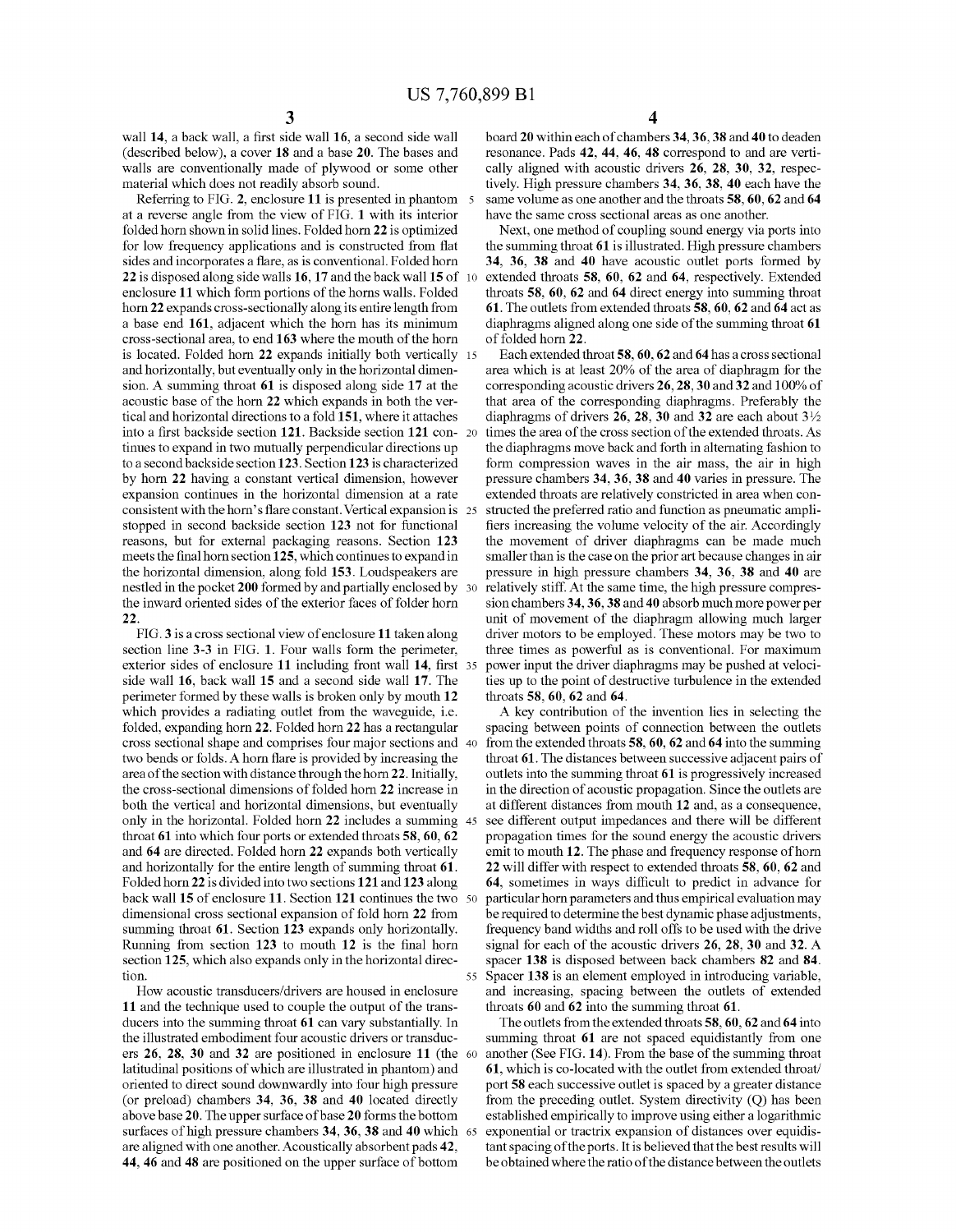$10$ 

for port  $62$  and port  $60$  over the distance between the outlets for port  $60$  to  $58$  is 4:3 and the ratio of the distance between outlets from ports 60 and 62 to the distance between outlets for ports  $62$  and  $60$  is 3:2. In a loudspeaker intended for bass audio reproduction the spacing between throats 58 and 60 may be set at 24 inches, between throats 60 and 62 at 32 inches and between throats 62 and 64 at 48 inches. The better distance ratios between successive adjacent pairs of outlets may depend upon the expansion function of the horn in the direction of acoustic propagation.

Referring to FIG. 4, which is a cross sectional view taken along section line 4-4 in FIGS. 1 and 2 and to FIG. 5, which is view taken into enclosure 11 along section line 5-5 in FIG. 4, the positioning of acoustic drivers 26, 28, 30, 32 over high pressure chambers 34, 36, 38 and 40 is illustrated. Acoustic 15 drivers 26, 28, 30, 32 are housed in sealed back chambers 80, 82, 84 and 86, respectively. The term "sealed" as used here has its conventional meaning in the acoustical arts to mean that the back chambers have no acoustic outlet port. The only acoustic opening from sealed back chambers 80, 82, 84 and 20 86 are those directly in front of the diaphragms of acoustic drivers 26, 28, 30 and 32. Back chambers 80, 82, 84 and 86 slowly exchange air with their ambient environment, as is conventional. Other embodiments may make use of a port from the back chamber to the front chamber as described 25 below.

In FIG. 5 the position of extended throat 60 adjacent and parallel to wall 72 illustrates the coupling mechanism for a representative high pressure chamber 36 through its extended throat  $60$  and further into summing throat  $61$ . Because the  $30$ upper cover section 91 is not horizontal, but slants upwardly from the base of summing throat 61 toward the back wall 15, the outlet from extended throats into summing throat 61 differs for each extended throat. Extended throat 60 includes some freeboard on wall 41 above the outlet and below upper 35 cover section 91. As illustrated in FIG. 6 and described with reference to the figure below, the amount of freeboard for each port will differ. Acoustic driver 28 rests on a support plane 93. Sealed back chamber 82, like the remaining back chambers, is closed on one side by a planer wall 95.

Referring now to FIG. 6, which is an end view of enclosure 11 with back wall 15 removed, the interior of folded horn 22 is illustrated in greater detail, particularly the summing throat 61. Summing throat 61 is formed by portions of side wall 17, cover 91, base 18 and wall 41. Summing throat 61 collects 45 sound output from the four throat extension sections 58, 60, 62, 64, the radiating outlets of which are visible along a side of summing section 61 defined by vertical wall 41. The surfaces forming summing throat 61 diverge from one another moving toward the back wall 15 from the base of the horn 50 along front wall 14. The divergence of the upper and lower surfaces of folded horn 22 is provided in the upward slant of board 97. While the output port from extended throat 58 has a vertical extent substantially equal to the local height of summing throat 61, the outlets of downstream extended 55 throats 60, 62 and 64, which are all of the same height, will have increasing amounts of freeboard, particularly in view of the increasing spacing between throats in the direction of acoustic propagation.

Any given horn has differing horizontal and polar fre- 60 quency responses. And while a horn may operate well at certain frequencies its performance can degrade markedly at other frequencies. These changes in performance are highly dependent on the length of the horn. While each of transducers  $26, 28, 30, 32$  is coupled to the folded horn by an identical 65 high pressure chamber and extended throat, the extended throats in  $58, 60, 62$  and  $64$  are coupled to summing junction

6

61 at points which are differently spaced from the mouth 12. In other words, horn 22 will have different performance characteristics for each transducer including a different optimal frequency operating range. Accordingly, each driver circuit differentially treats the signal applied to each transducer.

Producing sound of maximum intensity from loudspeaker system 10 requires that acoustic pressure waves from the outlets of extended throats be synchronized at the points where they merge. Due to the different distances sound travels to reach mouth 12 from the outlets from extended throats 58, 60, 62 and 64, the drive signal applied to transducers  $26$ ,  $28$ , 30, 32 is time differentiated so that the sound waves constructively reinforce one another in summing section 61 rather than cancel or destructively interfere with one another. While the same signal is the genesis of the signal used to drive each of the four transducers 26, 28, 30, 32, this source signal must be processed differently before application to the respective transducers' voice coils to assure good phase matching at the mouth 12 and a good match of output from the extended throats 58, 60, 62 and 64 to the frequency response characteristic of folded horn 22 for a given outlet port from one of extended throats 58, 60, 62 and 64. The signal for the transducer associated with the throat radiating end removed by the greatest distance from mouth 12 is delayed least, while the signal driving the transducer associated with the throat radiating end closest to mouth 12 is delayed by the greatest period. Differences in impedance matching of the extended throat for each driver to summing section 61 require some band pass filtering and shading of the source signal for optimal system performance. The source signal may require dynamic phrase adjustment (i.e. adjustment of the signal phase as a function of frequency) of the source signal due to the frequency response characteristics of the horn which vary with frequency at each extended throat outlet port. Where the point of origin may be considered as having a 0 ms delay and straight phase settings, the acoustic driver 28 for a loudspeaker the previously given dimensions is driven with a delay of 1.77083 ms and a band limited phase adjustment to  $_{40}$  coincide arrival linearity with the point of origin. Similarly, acoustic driver 30 is driven with a 4.14583 ms delay and acoustic driver 32 is driven with a 7.6875 ms delay.

Referring to FIGS. 7 and 8, a common source 711 of audio frequency signals is applied to four inputs of a digital signal processor (DSP) 709 which differentially processes the signals to accommodate the relative positions of acoustical drivers 26, 28, 30, 32. DSP 709 provides the four differentiated outputs on each of four channels 713, 715, 717, 719 to four amplifiers 701, 703, 705 and 707 associated with acoustical drivers 26, 28, 30, 32. In general, the input signal is processed in the same general way for all four channels, with only the parameters applied by the processing steps changing. For each channel, the signal is fed through a band pass filter 801 which passes frequency ranges best handled by a particular horn/driver configuration. Typically, the broadest band of frequencies is applied to the acoustic driver couple to the summing junction 61 at the furthest point from mouth 12. The roll off of the signal range applied to a driver may also be adjusted. Next, the filtered signal is applied to a time delay 803 which synchronizes the signals based on the differing distances of the speakers from the horn mouth. Lastly, the filtered, delayed signal for a channel is applied to a dynamic phase adjustment module 805, which adjusts the phase of the signal as a function of frequency. The specific parameters used will change along with changes in horn dimensions and the number of transducers used. DSP processing and discrete amplifier channels could be external of the horn module or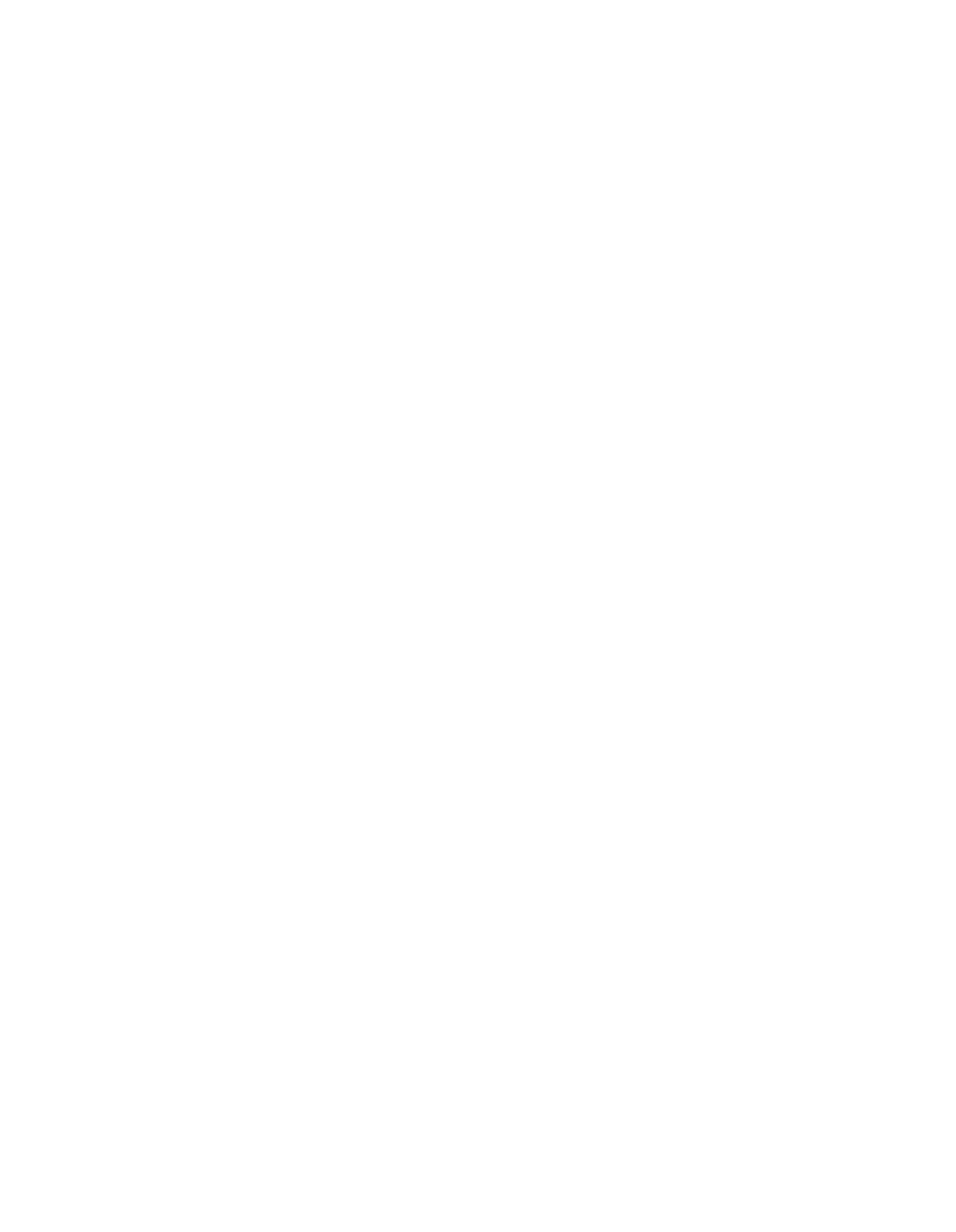10

25

reside internally allowing for easy in-field set-up as all internally required settings could be stored in each modular system for quick in-field set-up.

Referring to FIG. 9 the horizontal dispersion pattern for a single loudspeaker unit 900 positioned on the ground is illustrated. The arrow labeled "A" indicates the orientation of the loudspeaker mouth 901. The -6 dB lines 902, 904, 906, 908 and 910 for the frequencies 25, 35, 45, 65 and 90 Hz are shown. It may be seen that the dispersion pattern is hypercardiod but asymmetric.

Referring to FIG. 10 the horizontal dispersion pattern for a array 1000 comprising a pair of loudspeakers 1002, 1004 disposed in a two horizontal by one vertical arrangement is shown. The mouths 1003, 1004 of the loudspeakers are oriented in the array 1000 in the direction A to produce the 15 symmetric dispersion pattern illustrated with -6 dB lines 1012, 1014, 1016, 1018 and 1020 for the same set of frequencies as above. The dispersion patterns are hypercardiod.

Referring to FIG. 11 the horizontal dispersion pattern for a array 1100 comprising four loudspeakers disposed in a two 20 horizontal by two vertical arrangement. A symmetric dispersion pattern illustrated with  $-6$  dB lines 1102, 1104, 1106, 1108 and 1110 for the same set of frequencies as above. The dispersion patterns are hypercardiod and tighter than those for the two by one array.

Referring to FIG. 12 the horizontal dispersion pattern for a array 1100 comprising eight loudspeakers disposed in a two horizontal by four vertical arrangement. A symmetric dispersion pattern illustrated with -6 dB lines 1202, 1204, 1206, 1208 and 1210 for the same set of frequencies as above. The 30 dispersion patterns are hypercardiod and tighter than those for the two by one array and the two by two array.

Arrays of loudspeakers allow for introduction of steering focusing of the sound field generated by the coordinated operation of the individual units in the array. Steering focus- 35 ing can be in both the vertical and the horizontal plane (provided that there is a plurality of loudspeakers both horizontally or vertically) and is done by varying phase and timing relationships between the loudspeaker units. Where the loudspeaker units are of the type disclosed in the present invention 40 such phase and timing control DSP 1302 must be combined with the phase and timing control DSP 1304 exercised over the individual drivers in the loudspeaker units. Referring to FIG. 13 a block diagram schematic of a possible control arrangement is shown with an audio signal source 1300 pro- 45 viding a first digital signal processor (DSP) 1302 with an input signal which it splits eight ways to apply phase and timing, frequency processing to each of the loudspeakers in the four by two array 1200 illustrated in FIG. 12 to achieve sound field steering. Eight additional DSPs 1302-1318 pro- 50 vide phase/timing differentiation within a loudspeaker unit.

FIGS. 14-18 illustrate variations in installation of acoustic drivers and in coupling sound output from the drivers into the summing throat 61 of a series of enclosures 1411, 1511, 1611, 1711 and 1811. Enclosure 1411 illustrates a second order 55 direct drive embodiment in which acoustic drivers 1426, 1428, 1430 and 1432 are set in sealed back chambers 1480, 1482, 1484 and 1486 and mounted to radiate through output ports (essentially shallow beveled edge throats) 1458, 1460, 1462 and 1464 directly into a summing throat 61. The dis- 60 tances d1, d2 and d3 between successive pairs of output ports could progressively increase.

Enclosure 1511 illustrates a second order isobaric configuration in which a first set of acoustic drivers 1526, 1528, 1530 and 1532 are set in sealed back chambers 1580, 1582, 1584 and 1586 and are mounted to radiate into front chambers 1581, 1583, 1585 and 1587 and into the obverse sides of a

second set of acoustic drivers 1527, 1529, 1531 and 1533 which are directly ported through output ports (essentially shallow beveled edge throats) 1558, 1560, 1562 and 1564 directly into a summing throat 61. The volumes of the front chambers 1581, 1583, 1585 and 1587 are tuned. Enclosure 1511 tunes to a lower frequency than the embodiment of FIG. 14. The front and rear drivers for each port are synchronized.

Enclosure 1611 illustrates a another second order isobaric configuration in which a set of acoustic drivers 1626, 1628, 1630 and 1632 are set in sealed back chambers 1680, 1682, 1684 and 1686 and are mounted to radiate into front chambers 1681, 1683, 1685 and 1687 and into the obverse sides of a set of mass tuned passive radiating elements 1627, 1629, 1631 and 1633 which are directly ported through output ports (essentially shallow beveled edge throats) 1658, 1660, 1662 and 1664 directly into a summing throat 61. The volumes of the front chambers 1681, 1683, 1685 and 1687 are tuned. The masses of the passive radiators are readily adjusted to tune the loudspeaker.

Enclosure 1711 illustrates a fourth order bandpass configuration in which a set of acoustic drivers 1726, 1728, 1730 and 1732 are set in sealed back chambers 1780, 1782, 1784 and 1786 and are mounted to radiate into front chambers 1781, 1783, 1785 and 1787. The front chambers are ported through throats 1758, 1760, 1762 and 1764 directly into a summing throat 61.

Enclosure 1811 illustrates a sixth order bandpass configuration in which a set of acoustic drivers 1826, 1828, 1830 and 1832 are set in back chambers 1880, 1882, 1884 and 1886 and are mounted to radiate into front chambers 1881, 1883, 1885 and 1887. In addition, the back chambers are ported to the front chambers (1850, 1851, 1852 and 1853). The front chambers are ported through throats 1858, 1860, 1862 and 1864 directly into a summing throat 61. The rear chambers are tuned by volume and cascade ported to the front chambers.

FIGS. 19 and 20 relate to improvements of the mounting enclosures used for a acoustic transducers within an enclosure to reduce turbulence, which is a contributor to harmonic distortions and to allow an increase in volume velocity. In FIG. 19 a acoustic transducer cell 1910, usable with enclosure 1711 modifies the outlet port from front chamber 1781 into summing throat 61 by providing an extended throat 1758A that has flared input and output ends 1901 and 1902. Extended throat 1758A is preferably cylindrical, but could be other shapes such as oval. Centered over the input end 1901 is a radial laminar flow diffuser 1903.

In FIG. 20 the output coupling from front chamber 1881 to summing throat 61 is identical to the arrangement provided from front chamber 1781 to summing throat 61. Here an extended port 2001 is provided from back chamber 1880 to front chamber 1881 having flared input and out ends 2002 and 2003. Radiused sections 2006 and 2007 in the front chamber and back chambers 1880 and 1881 are aligned on the input and output ends of port 2001 and serve to improve laminar flow.

FIG. 21 illustrates a sixth order active/passive cell for inclusion in the horn enclosure of the present invention. Back chamber 2180 is a sealed, passively tuned chamber. This arrangement allows tuning the back chamber to a deeper frequency by adding mass to the diaphragm of passive radiator 2127 from back chamber 2180 to front chamber 2181. Active acoustic transducer 2126 is conventional. An extended port 2158 communicates from front chamber 2181 to summing throat 61. Input and output ends 2101 and 2102 of port/throat 2158 are flared and a radiused section 2103 enhance laminar flow.